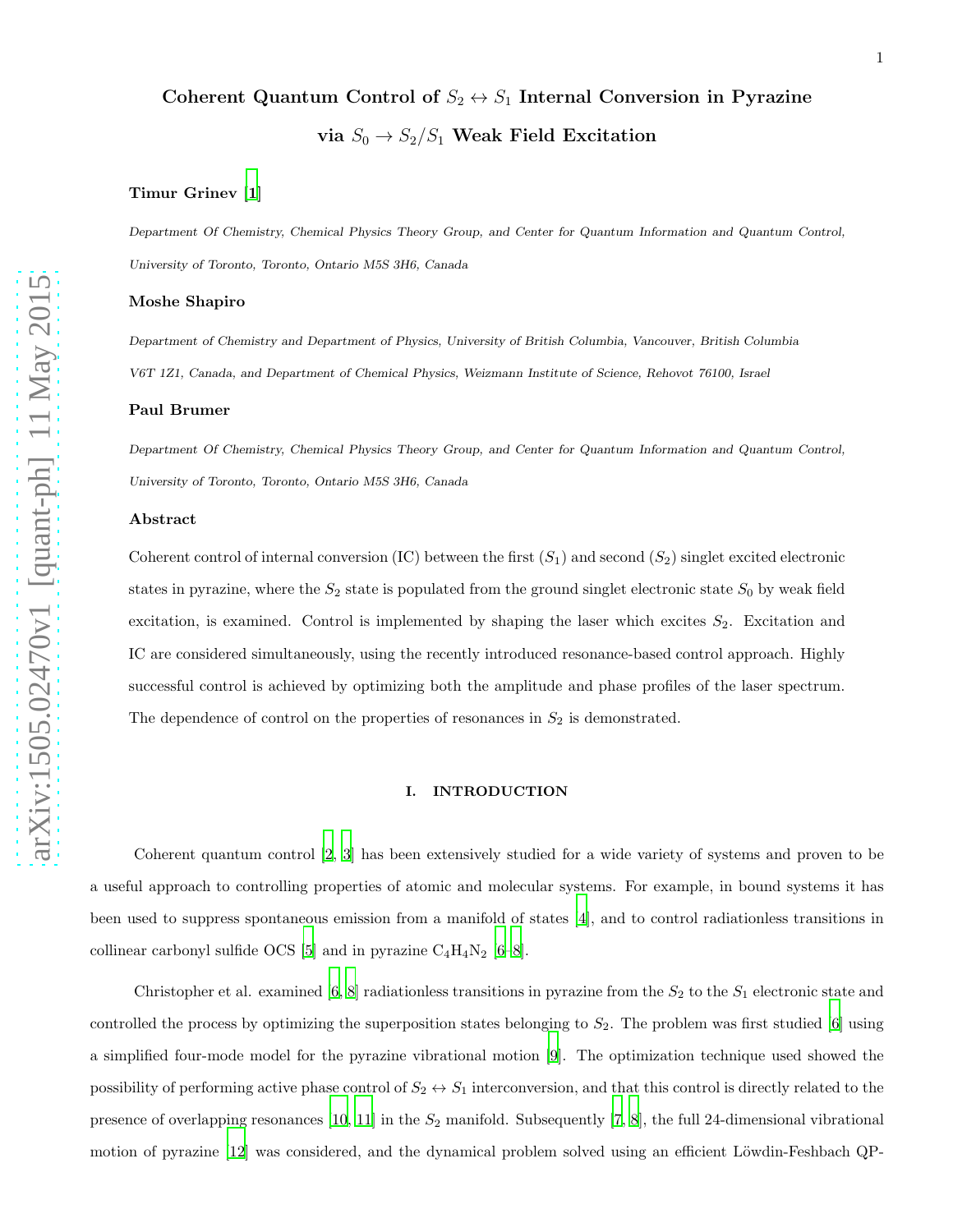partitioning approach. Previous control results were fully confirmed and refined, proving the high controllability of  $S_2 \leftrightarrow S_1$  internal conversion by actively exploiting the effect of quantum interferences which was shown to rely on the presence of overlapping resonances.

In Refs.  $[6, 8]$  $[6, 8]$  coherent control was implemented for pyrazine that was already prepared in the excited  $S_2$ state. The  $S_0 \to S_2$  excitation process was not considered, assuming instead that the excited states in  $S_2$  were already populated. Recently, we showed the possibility of performing effective coherent control in a simple IBr diatomic model, where we explicitly included the exciting laser in an approach that simultaneously considered excitation and decay to a continuum [\[13,](#page-20-12) [14\]](#page-20-13). In that case we introduced an optimization schemes different from the simple one used in Refs. [\[6,](#page-20-5) [8\]](#page-20-6) and demonstrated the reliance of control on overlapping resonances. Below we considerably generalize this study to pyrazine, explicitly introducing the laser to excite the 24-dimensional  $S_1 + S_2$  vibronic pyrazine model [\[7\]](#page-20-10), and using the same control and optimization schemes as for IBr [\[13\]](#page-20-12). Significantly, we confirm the dependence of controllability on the properties of the  $S_2$  resonances in pyrazine.

This paper is organized as follows. Section [II](#page-1-0) reviews the theory explicitly accounting for the exciting laser in the weak field limit. Section [III](#page-7-0) introduces the coherent control approach for the  $S_2$  population, points out its connection with the properties of  $S_2$  resonances, and provides additional details of the approach. Section [IV](#page-12-0) provides computational results for control of pyrazine internal conversion. Section [V](#page-18-0) provides a summary and conclusions.

# <span id="page-1-0"></span>II.  $S_0 \rightarrow S_2$  EXCITATION AND  $S_2 \leftrightarrow S_1$  INTERNAL CONVERSION

Below,  $|\kappa\rangle$  denotes vibrational states belonging to the  $S_2$  electronic state, with corresponding projection operator  $Q = \sum_{\kappa} |\kappa\rangle\langle\kappa|$ . Since the  $|\kappa\rangle$  states are not eigenstates of the full Pyrazine Hamiltonian, the system evolves in time if it were prepared in these states. Hence, such states are termed resonances. The states  $|\beta\rangle$  denote vibrational states belonging to the  $S_1$  electronic state, with  $P = \sum_{\beta} |\beta\rangle\langle\beta|$  being the associated projection operator. The full vibronic states, which are eigenstates of the full Pyrazine system, are denoted  $|\gamma\rangle$ , so that  $P+Q=I=\sum_{\gamma}|\gamma\rangle\langle\gamma|$ .

#### <span id="page-1-1"></span>A. Time Evolution of the System Assumed Already Excited

In Refs.  $[6-8]$   $S_0 \rightarrow S_2$  laser excitation is assumed to allow preparation of a superposition of  $|\kappa\rangle$  resonances:

$$
|\Psi(0)\rangle = \sum_{\kappa'} c_{\kappa'} |\kappa'\rangle. \tag{1}
$$

The dynamics of internal conversion was then described by an action of the propagator  $U(t)$  on  $|\Psi(0)\rangle$ :  $|\Psi(t)\rangle$  =  $U(t)|\Psi(0)\rangle$ . Because  $|\gamma\rangle$  are exact states of the system Hamiltonian, the spectral resolution of the evolution operator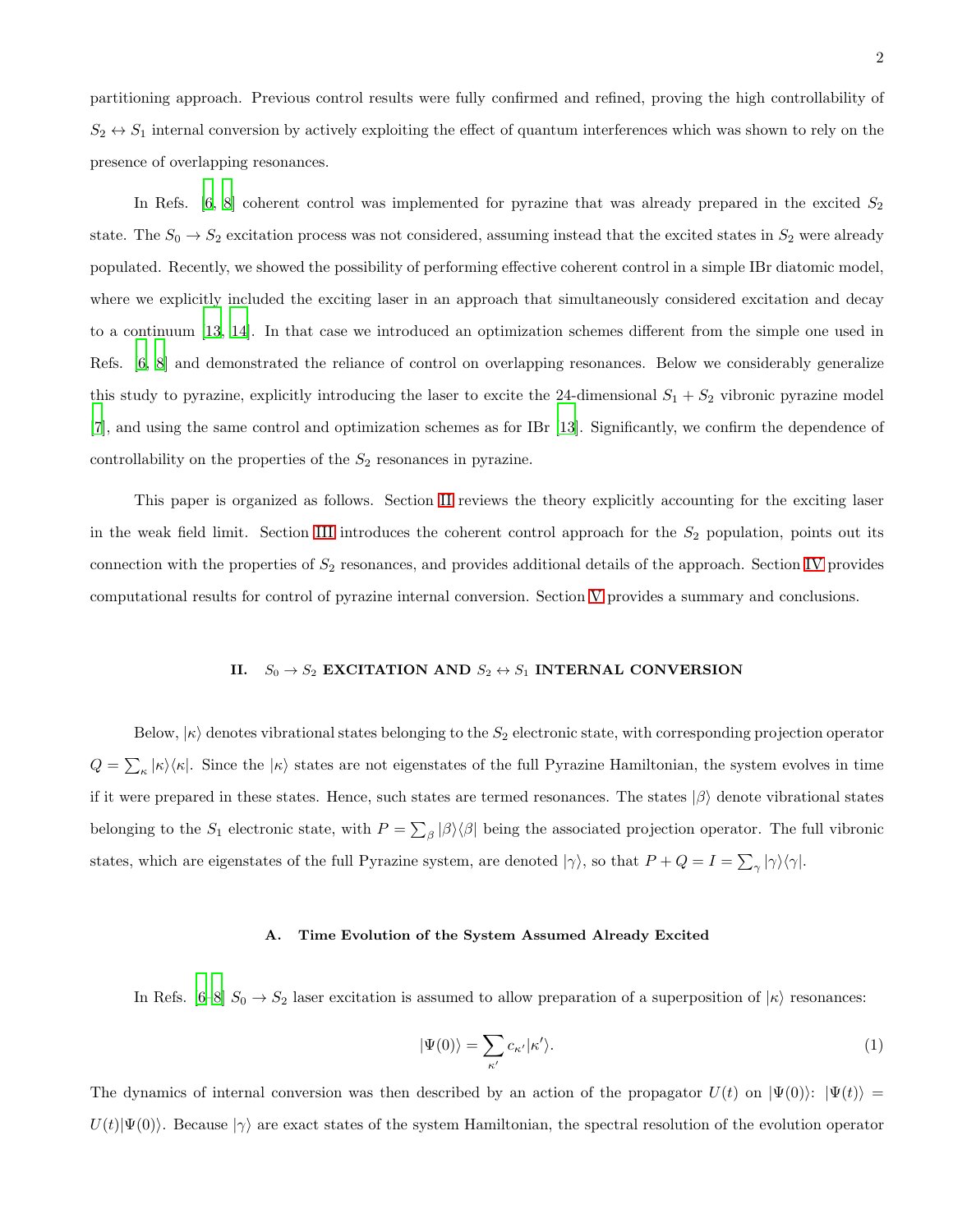$U(t) = \exp(-iHt/\hbar)$  is  $U(t) = \sum_{\gamma} \exp(-iE_{\gamma}t/\hbar)|\gamma\rangle\langle\gamma|$ . This gives

<span id="page-2-1"></span>
$$
|\Psi(t)\rangle = \sum_{\kappa'} c_{\kappa'} \sum_{\gamma} \exp(-iE_{\gamma}t/\hbar) \langle \gamma | \kappa' \rangle |\gamma\rangle = \sum_{\gamma} a_{\gamma} \exp(-iE_{\gamma}t/\hbar) |\gamma\rangle, \tag{2}
$$

where  $a_{\gamma} \equiv \sum_{\kappa'} c_{\kappa'} \langle \gamma | \kappa' \rangle$ .

The  $S_2$  electronic state population  $P_{S_2}$  at time t is an observable defined by the projection operator Q onto the state  $|\Psi(t)\rangle$ :

<span id="page-2-0"></span>
$$
P_{S_2}(t) = \langle \Psi(t) | Q | \Psi(t) \rangle = \sum_{\gamma', \gamma''} \tilde{a}_{\gamma'}^*(t) \tilde{a}_{\gamma''}(t) Q_{\gamma', \gamma''}, \qquad (3)
$$

where  $\tilde{a}_{\gamma}(t) \equiv a_{\gamma} \exp(-iE_{\gamma}t/\hbar)$  and  $Q_{\gamma',\gamma''} \equiv \langle \gamma' | Q | \gamma'' \rangle$ . Equation [\(3\)](#page-2-0) can be rewritten in matrix form as:

<span id="page-2-4"></span>
$$
P_{S_2}(t) = \mathbf{a}^\dagger \underline{\mathbf{e}}^{iEt/\hbar} \mathbf{Q} \underline{\mathbf{e}}^{-iEt/\hbar} \mathbf{a},\tag{4}
$$

where **a** is a vector with  $a_\gamma$  components,  $\underline{e}^{\pm iEt/\hbar}$  are square diagonal matrices composed of  $\exp(\pm iE_\gamma t/\hbar)$  values, and **Q** is a square matrix with  $Q_{\gamma',\gamma''}$  matrix elements.

Since  $Q = \sum_{\kappa} |\kappa\rangle\langle\kappa|$ , the matrix elements  $Q_{\gamma',\gamma''} = \langle\gamma' | Q | \gamma''\rangle = \sum_{\kappa} \langle\gamma' | \kappa \rangle\langle\gamma'' | \kappa\rangle^*$ . Introducing the matrix **R** with  $R_{\gamma,\kappa} = \langle \gamma | \kappa \rangle$ , then  $Q_{\gamma',\gamma''} = \sum_{\kappa} R_{\gamma',\kappa} R_{\gamma'',k}^* = \sum_{\kappa} R_{\gamma',\kappa} R_{\kappa,\gamma''}^\dagger = [RR^\dagger]_{\gamma',\gamma''}$ , giving

<span id="page-2-2"></span>
$$
\mathbf{Q} = \mathbf{R} \mathbf{R}^{\dagger}.\tag{5}
$$

In turn, according to Eq.  $(2)$ , the vector **a** can be written as

<span id="page-2-3"></span>
$$
\mathbf{a} = \mathbf{R}\mathbf{c},\tag{6}
$$

where **c** is a vector composed of  $c_{\kappa'}$  coefficients. Inserting Eqs. [\(5\)](#page-2-2) and [\(6\)](#page-2-3) into Eq. [\(4\)](#page-2-4) gives:

<span id="page-2-6"></span>
$$
P_{S_2}(t) = \mathbf{c}^\dagger \mathbf{R}^\dagger \underline{\mathbf{e}}^{iEt/\hbar} \mathbf{R} \mathbf{R}^\dagger \underline{\mathbf{e}}^{-iEt/\hbar} \mathbf{R} \mathbf{c} \equiv \mathbf{c}^\dagger \mathbf{M}^{c\dagger}(t) \mathbf{M}^c(t) \mathbf{c} \equiv \mathbf{c}^\dagger \mathbf{K}^c(t) \mathbf{c}
$$
  
\n
$$
= \sum_{\kappa',\kappa''} c^*_{\kappa'} c_{\kappa''} K^c_{\kappa',\kappa''}(t) = \sum_{\kappa'} |c_{\kappa'}|^2 K^c_{\kappa',\kappa'}(t) + \sum_{\kappa' \neq \kappa''} c^*_{\kappa'} c_{\kappa''} K^c_{\kappa',\kappa''}(t), \tag{7}
$$

where  $\mathbf{M}^{c}(t)$  and  $\mathbf{K}^{c}(t)$  matrices are defined as

<span id="page-2-7"></span>
$$
\mathbf{M}^{c}(t) \equiv \mathbf{R}^{\dagger} \underline{\mathbf{e}}^{-iEt/\hbar} \mathbf{R}, \qquad \mathbf{K}^{c}(t) \equiv \mathbf{M}^{c\dagger}(t) \mathbf{M}^{c}(t) = \mathbf{R}^{\dagger} \underline{\mathbf{e}}^{iEt/\hbar} \mathbf{R} \mathbf{R}^{\dagger} \underline{\mathbf{e}}^{-iEt/\hbar} \mathbf{R}.
$$
 (8)

The matrix elements of  $\mathbf{M}^{c}(t)$  have the form

<span id="page-2-5"></span>
$$
M_{\kappa,\kappa'}^{c}(t) = \sum_{\gamma} \langle \kappa | \gamma \rangle \langle \gamma | \kappa' \rangle \exp(-iE_{\gamma}t/\hbar) = \langle \kappa | U(t) | \kappa' \rangle, \tag{9}
$$

being matrix elements of the  $U(t)$  propagator operating between the resonances  $|\kappa\rangle$  and  $|\kappa'\rangle$ . According to Eq. [\(9\)](#page-2-5),  $M_{\kappa,\kappa'}^c(t) \neq 0$  for  $\kappa \neq \kappa'$ , only if there is at least one state  $|\gamma\rangle$  such that  $\langle \kappa |\gamma \rangle \neq 0$  and  $\langle \gamma |\kappa' \rangle \neq 0$ . If so, then resonances  $|\kappa\rangle$  and  $|\kappa'\rangle$  are said to be overlapping. This resonance overlap property is crucial for  $\mathbf{M}^c(t)$  nondiagonality which, in turn, provides  $\mathbf{K}^c(t)$  nondiagonality, which allows efficient phase control of  $P_{S_2}(t)$  in Eq. [\(7\)](#page-2-6) by means of phases  $\varphi_{\kappa'}$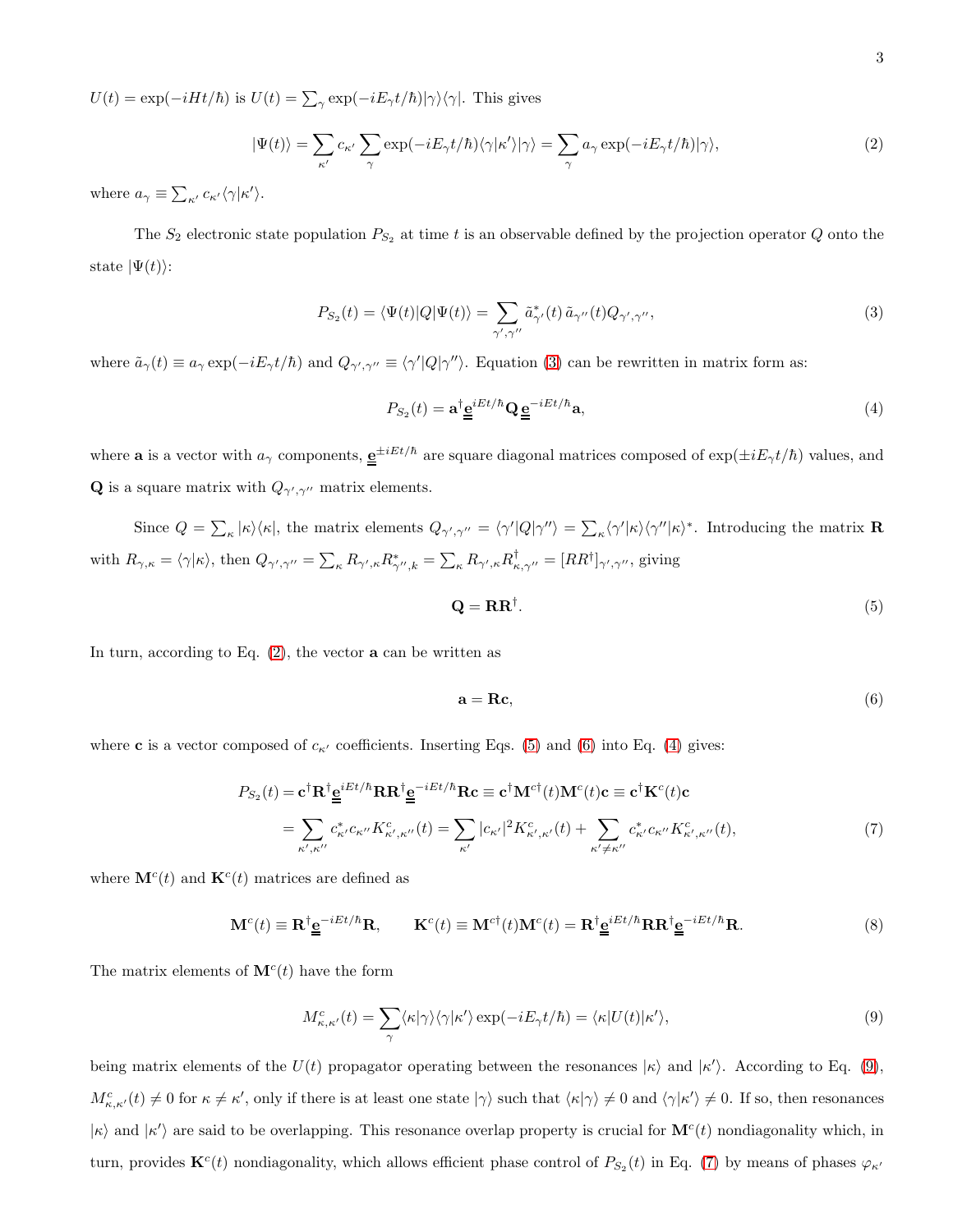of complex coefficients  $c_{\kappa'} = |c_{\kappa'}| \exp(i\varphi_{\kappa'})$  [\[6,](#page-20-5) [8](#page-20-6)]. Such phase control is termed active control, in contrast to passive control, which is control via the  $|c_{\kappa'}|$  amplitudes only.

In the case of pyrazine, which has 24 vibrational degrees of freedom, there is a large number of  $|\gamma\rangle$  states [\[7,](#page-20-10) [12\]](#page-20-11). To make the computations feasible, instead of exact states, a set of approximate coarse-grained states is used to compute the time evolution. Specifically, the energy axis is divided into small bins  $I_\alpha$ , of size  $\Delta_\alpha$ , center energy  $E_\alpha$ and density of states  $\rho_{\alpha}$ . The projector onto the coarse-grained state  $|\alpha\rangle$  is then defined as:

$$
|\alpha\rangle\langle\alpha| = (1/(\rho_\alpha \Delta_\alpha)) \sum_{\gamma \in I_\alpha} |\gamma\rangle\langle\gamma|, \text{ hence } \sqrt{\rho_\alpha \Delta_\alpha} |\alpha\rangle\langle\alpha| \sqrt{\rho_\alpha \Delta_\alpha} = \sum_{\gamma \in I_\alpha} |\gamma\rangle\langle\gamma|.
$$

Thus, the coarse-grained state  $|\alpha\rangle$  effectively replaces all the  $|\gamma\rangle$  states in the bin  $I_{\alpha}$ . Numerically, the weighted states  $|\overline{\alpha}\rangle \equiv \sqrt{\rho_{\alpha}\Delta_{\alpha}}|\alpha\rangle$  and their overlaps with resonances  $|\kappa\rangle$  are available through our iterative solution method for pyrazine, based on QP-partitioning algorithm (described in detail in Ref. [\[7\]](#page-20-10)), giving

$$
|\overline{\alpha}\rangle\langle\overline{\alpha}| = \sum_{\gamma \in I_{\alpha}} |\gamma\rangle\langle\gamma|.
$$
 (10)

All the  $|\gamma\rangle$  states belonging to the same bin  $I_{\alpha}$  are treated as one effective state  $|\alpha\rangle$ ; so that

<span id="page-3-0"></span>
$$
M_{\kappa,\kappa'}^{c}(t) = \sum_{\gamma} \langle \kappa | \gamma \rangle \langle \gamma | \kappa' \rangle \exp(-iE_{\gamma}t/\hbar) = \sum_{\alpha} \sum_{\gamma \in I_{\alpha}} \langle \kappa | \gamma \rangle \langle \gamma | \kappa' \rangle \exp(-iE_{\gamma}t/\hbar)
$$

$$
\approx \sum_{\alpha} \langle \kappa | \alpha \rangle \langle \alpha | \kappa' \rangle \rho_{\alpha} \Delta_{\alpha} \cdot \frac{1}{\Delta_{\alpha}} \sum_{\gamma \in I_{\alpha}} \frac{1}{\rho_{\alpha}} \exp(-iE_{\gamma}t/\hbar). \tag{11}
$$

The remaining inner sum over  $\gamma \in I_{\alpha}$  in Eq. [\(11\)](#page-3-0) is approximated by a corresponding integral:

<span id="page-3-2"></span>
$$
\frac{1}{\Delta_{\alpha}} \sum_{\gamma \in I_{\alpha}} \frac{1}{\rho_{\alpha}} \exp(-iE_{\gamma}t/\hbar) \approx \frac{1}{\Delta_{\alpha}} \int_{E_{\alpha} - \Delta_{\alpha}/2}^{E_{\alpha} + \Delta_{\alpha}/2} dE_{\gamma} \exp(-iE_{\gamma}t/\hbar)
$$

$$
= \exp(-iE_{\alpha}t/\hbar) \frac{\sin(\Delta_{\alpha}t/(2\hbar))}{\Delta_{\alpha}t/(2\hbar)} \equiv \tau_{\alpha}(t), \tag{12}
$$

giving the final coarse-grained expression for  $M_{\kappa,\kappa'}^c(t)$ :

<span id="page-3-1"></span>
$$
M_{\kappa,\kappa'}^{c}(t) \approx \sum_{\alpha} \langle \kappa | \overline{\alpha} \rangle \langle \overline{\alpha} | \kappa' \rangle \tau_{\alpha}(t) = \langle \kappa | \left[ \sum_{\alpha} \tau_{\alpha}(t) | \overline{\alpha} \rangle \langle \overline{\alpha} | \right] | \kappa' \rangle. \tag{13}
$$

The quantity in the square brackets is the coarse-grained approximation to the  $U(t)$  propagator, and the sum is over all available  $\overline{\alpha}$  states. Equation [\(13\)](#page-3-1) is accurate for the evolution times which are not too large, i.e., when  $|\tau_{\alpha}(t)| = |\sin(\Delta_{\alpha} t/(2\hbar))/(\Delta_{\alpha} t/(2\hbar))| \approx 1$ , implying that  $|t| \ll 2\hbar/\Delta_{\alpha}$ . The resonance overlap phenomenon and the need for nonzero coarse-grained off-diagonal  $M_{\kappa,\kappa'}^c(t)$  discussed above remains the same, except that the  $|\gamma\rangle$  states are replaced by  $|\overline{\alpha}\rangle$  states.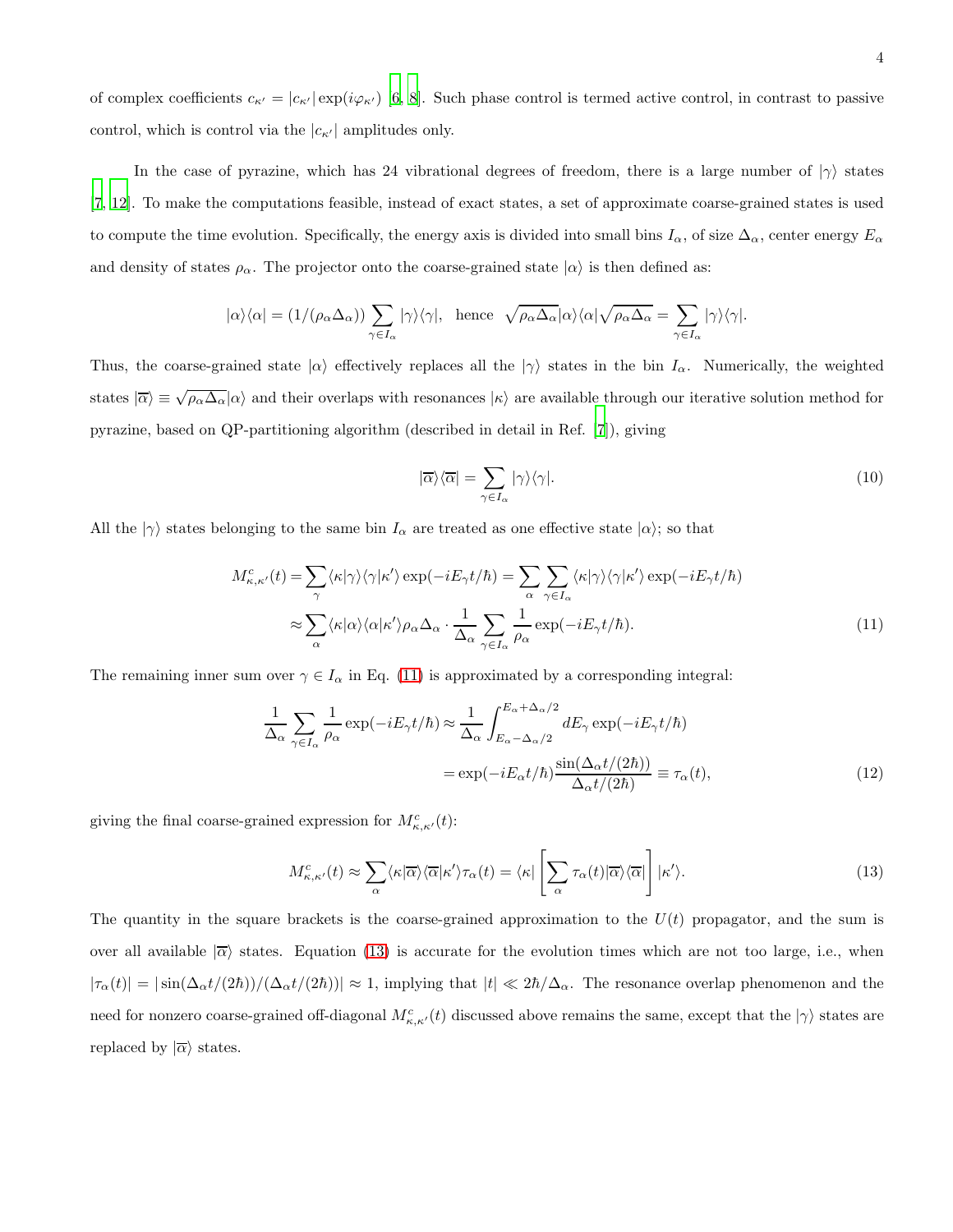#### <span id="page-4-7"></span>B. Time Evolution Due to Laser Excitation

Consider now the result of single photon excitation from the ground electronic state  $S_0$ , which produces the excited time-dependent wavepacket, as a superposition of  $|\gamma\rangle$  states (here the subscript p denotes pulse):

<span id="page-4-1"></span>
$$
|\Psi_p(t)\rangle = \sum_{\gamma} b_{\gamma}(t) \exp(-iE_{\gamma}t/\hbar)|\gamma\rangle,
$$
\n(14)

where  $b_{\gamma}(t)$  coefficients are, in general, time-dependent.

The  $S_2$  electronic state population at time t is given by:

<span id="page-4-0"></span>
$$
P_{S_2}(t) = \langle \Psi_p(t) | Q | \Psi_p(t) \rangle = \sum_{\gamma', \gamma''} \tilde{b}_{\gamma'}^*(t) \tilde{b}_{\gamma''}(t) Q_{\gamma', \gamma''}, \qquad (15)
$$

where  $\tilde{b}_{\gamma}(t) \equiv b_{\gamma}(t) \exp(-iE_{\gamma}t/\hbar)$ . Equation [\(15\)](#page-4-0) can be written in matrix form as

<span id="page-4-4"></span>
$$
P_{S_2}(t) = \mathbf{b}^\dagger(t)\underline{\mathbf{e}}^{iEt/\hbar}\mathbf{Q}\underline{\mathbf{e}}^{-iEt/\hbar}\mathbf{b}(t),\tag{16}
$$

where  $\mathbf{b}(t)$  is a vector composed of  $b_{\gamma}(t)$  components.

If the exciting laser pulse is weak, first-order time-dependent perturbation theory is applicable, and the  $b_{\gamma}(t)$ expansion coefficients in Eq. [\(14\)](#page-4-1) can be written as

<span id="page-4-2"></span>
$$
b_{\gamma}(t) = (i/\hbar)\langle \gamma|\mu|g\rangle \varepsilon_{p}(\omega_{\gamma,g}, t), \qquad (17)
$$

where  $\mu$  is the dipole operator,  $|g\rangle$  is the ground vibrational state on  $S_0$ ,  $\omega_{\gamma,g} \equiv (E_{\gamma} - E_g)/\hbar$ , and  $\varepsilon_p(\omega_{\gamma,g}, t)$  is the finite-time Fourier transform of the  $\varepsilon_p(t)$ :

<span id="page-4-8"></span>
$$
\varepsilon_p(\omega_{\gamma,g}, t) \equiv \int_{-\infty}^t dt' \varepsilon_p(t') \exp(i\omega_{\gamma,g}t'). \tag{18}
$$

Eq. [\(17\)](#page-4-2) can be written in matrix-vector form as

<span id="page-4-3"></span>
$$
\mathbf{b}(t) = \underline{\mu} \underline{\varepsilon}(t),\tag{19}
$$

where  $\underline{\mu}$  is a square diagonal matrix composed of  $(i/\hbar)\langle \gamma|\mu|g\rangle$  values, and  $\underline{\varepsilon}(t)$  is a vector composed of  $\varepsilon_p(\omega_{\gamma,g}, t)$ components.

Inserting Eqs. [\(5\)](#page-2-2) and [\(19\)](#page-4-3) into Eq. [\(16\)](#page-4-4) gives, for the  $P_{S_2}(t)$  population,

<span id="page-4-5"></span>
$$
P_{S_2}(t) = \underline{\varepsilon}^{\dagger}(t)\underline{\mu}^{\dagger}\underline{\underline{\mathbf{e}}}^{\underline{i}Et/\hbar}\mathbf{R}\mathbf{R}^{\dagger}\underline{\underline{\mathbf{e}}}^{-iEt/\hbar}\underline{\mu}\underline{\underline{\mathbf{e}}}(t) \equiv \underline{\varepsilon}^{\dagger}(t)\mathbf{M}^{\varepsilon\dagger}(t)\mathbf{M}^{\varepsilon}(t)\underline{\varepsilon}(t) \equiv \underline{\varepsilon}^{\dagger}(t)\mathbf{K}^{\varepsilon}(t)\underline{\varepsilon}(t)
$$

$$
= \sum_{\gamma'} |\varepsilon_p(\omega_{\gamma',g},t)|^2 K_{\gamma',\gamma'}^{\varepsilon}(t) + \sum_{\gamma'\neq\gamma''}\varepsilon_p^{\ast}(\omega_{\gamma',g},t)\varepsilon_p(\omega_{\gamma'',g},t)K_{\gamma',\gamma''}^{\varepsilon}(t), \tag{20}
$$

where  $\mathbf{M}^{\varepsilon}(t)$  and  $\mathbf{K}^{\varepsilon}(t)$  matrices are defined as

<span id="page-4-6"></span>
$$
\mathbf{M}^{\varepsilon}(t) \equiv \mathbf{R}^{\dagger} \underline{\underline{\mathbf{e}}}^{-iEt/\hbar} \underline{\underline{\mu}}, \qquad \mathbf{K}^{\varepsilon}(t) \equiv \mathbf{M}^{\varepsilon\dagger}(t) \mathbf{M}^{\varepsilon}(t). \tag{21}
$$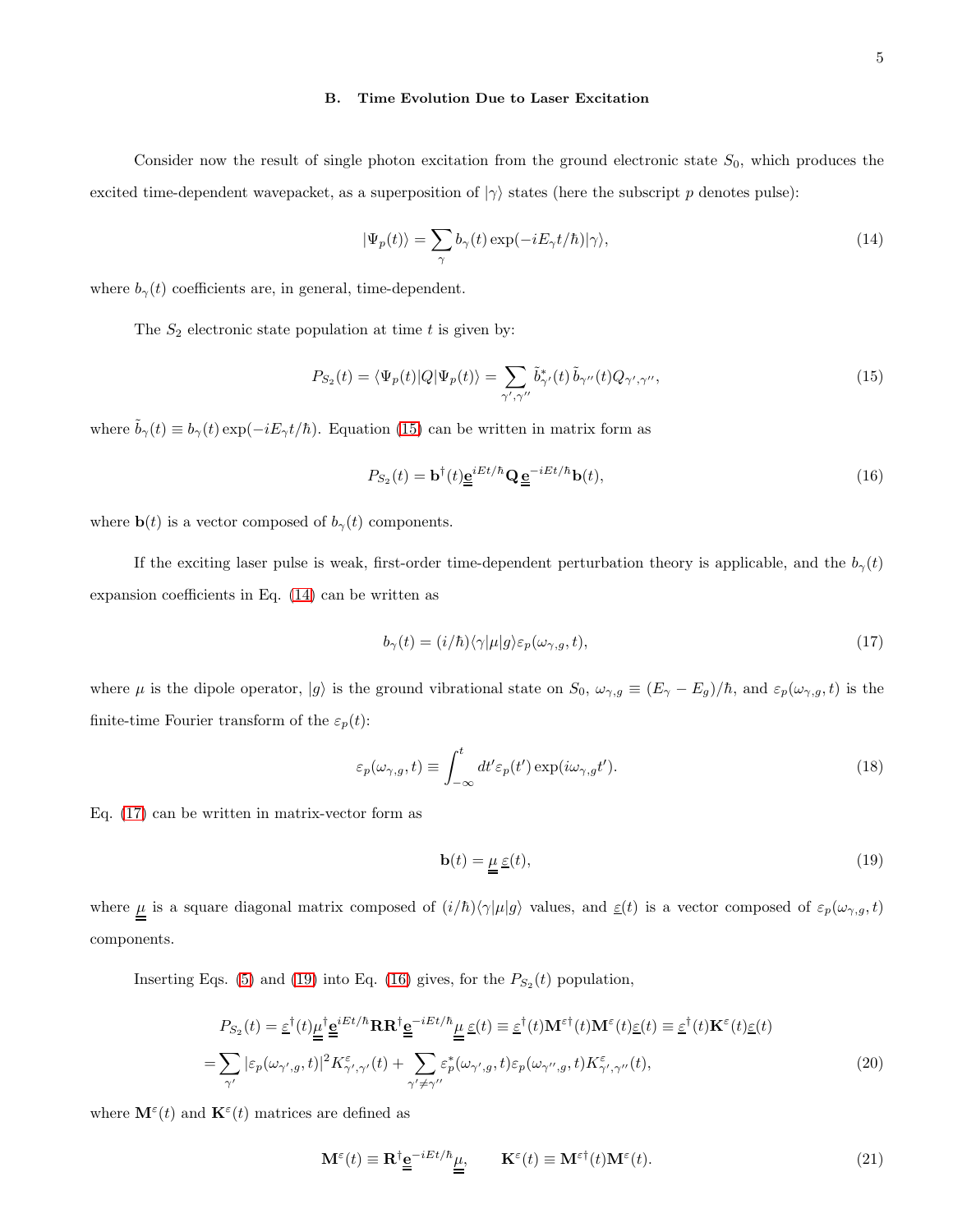Since  $\mu$  and  $\underline{e}^{\pm iEt/\hbar}$  are diagonal, the only source of nondiagonality in Eqs. [\(20\)](#page-4-5) and [\(21\)](#page-4-6) for  $\mathbf{K}^{\varepsilon}(t)$  is  $\mathbf{Q} = \mathbf{R}\mathbf{R}^{\dagger}$ . Thus, phase control via the phases  $\phi_{\gamma}(t)$  of complex  $\varepsilon_{p}(\omega_{\gamma,g}, t) = |\varepsilon_{p}(\omega_{\gamma,g}, t)| \exp(i\phi_{\gamma}(t))$ , depends solely on properties of Q.

A few comments are in order. First, **R** is a rectangular matrix, with each  $\kappa^{th}$  column composed of overlaps  $R_{\gamma,\kappa} = \langle \gamma | \kappa \rangle$  of the resonance  $| \kappa \rangle$  with all  $| \gamma \rangle$  states. On the one hand, each resonance, being broadened in energy, has more than one nonzero  $\langle \gamma | \kappa \rangle$  term in its  $\kappa_{th}$  own column. On the other hand, if resonances  $|\kappa \rangle$  and  $|\kappa' \rangle$  overlap, then they have at least one common  $|\gamma\rangle$  such that, for this  $|\gamma\rangle$ , both  $R_{\gamma,\kappa}\neq 0$  and  $R_{\gamma,\kappa'}\neq 0$  simultaneously.

Second, all nonzero  $\langle \gamma | \kappa \rangle$  components of each column in the **R** matrix that are related to one particular resonance  $|\kappa\rangle$  form a square block centered along the main diagonal in the resulting  $\mathbf{Q} = \mathbf{R}\mathbf{R}^{\dagger}$  matrix, filled by terms  $Q_{\gamma',\gamma''} = \langle \gamma' | \kappa \rangle \langle \kappa | \gamma'' \rangle$ . Thus, Q displays block-diagonal structure. Since each block dimensionality is larger than one due to resonance energy broadening, nondiagonal matrix elements in these blocks are generally nonzero, contributing to  $\mathbf{K}^{\varepsilon}(t)$  nondiagonality, and thereby providing  $P_{S_2}(t)$  phase control associated with the energy broadening of each particular resonance. This kind of control will be discussed below. Furthermore, if resonances  $|\kappa\rangle$  and  $|\kappa'\rangle$  overlap, then the corresponding blocks overlap, so that the Q matrix acquires a non-block-diagonal structure. In this case  $Q_{\gamma',\gamma''}$  matrix elements belonging to two blocks simultaneously are a sum of terms borrowed from each block (produced by its corresponding resonance):  $Q_{\gamma',\gamma''} = \langle \gamma' | \kappa \rangle \langle \kappa | \gamma'' \rangle + \langle \gamma' | \kappa' \rangle \langle \kappa' | \gamma'' \rangle$ . Similarly, in the case of overlap of N blocks, the sum contains N terms:  $Q_{\gamma',\gamma''} = \sum_{\kappa=\kappa_1}^{\kappa_N} \langle \gamma' | \kappa \rangle \langle \kappa | \gamma'' \rangle$ . As will be discussed below, the resonance overlap effect greatly increases the overall phase controllability in comparison with a pure resonance energy broadening effect.

The nondiagonality in this section (see above), is very different from that discussed in Sect. [II A.](#page-1-1) Specifically, in Eq. [\(7\)](#page-2-6), for the case when the system is already assumed to be excited, control is performed by means of the  $c_{\kappa'}$  coefficients, so that  $\mathbf{a} = \mathbf{R} \mathbf{c}$ , giving  $\mathbf{K}^c(t) = \mathbf{R}^{\dagger} \underline{\mathbf{e}}^{iEt/\hbar} \mathbf{R} \mathbf{R}^{\dagger} \underline{\mathbf{e}}^{-iEt/\hbar} \mathbf{R}$  [Eq. [\(8\)](#page-2-7)]. This greatly simplifies the  $K^c(t)$  nondiagonality dependence, effectively removing the resonance broadening effect and leaving only resonance overlap as the crucial effect that provides nondiagonality, *i.e.*, phase control. By contrast, in this section,  $\mathbf{K}^{\varepsilon}(t) = \mu^{\dagger} \underline{\mathbf{e}}^{iEt/\hbar} \mathbf{R} \mathbf{R}^{\dagger} \underline{\mathbf{e}}^{-iEt/\hbar} \mu$  [Eq. [\(21\)](#page-4-6)] and nondiagonality is provided only by the  $\mathbf{Q} = \mathbf{R} \mathbf{R}^{\dagger}$  matrix itself, whose nondiagonality, responsible for phase control, depends on both resonance broadening and resonance overlap effects.

It can be noted that  $\mathbf{M}^{\varepsilon}(t) \underline{\varepsilon}(t)$  in Eq. [\(20\)](#page-4-5) is a vector composed of components

<span id="page-5-1"></span>
$$
\langle \kappa | \Psi_p(t) \rangle = \sum_{\gamma} \varepsilon_p(\omega_{\gamma,g}, t) M^{\varepsilon}_{\kappa,\gamma}(t) = \sum_{\gamma} \varepsilon_p(\omega_{\gamma,g}, t) \left[ \langle \kappa | \gamma \rangle \exp(-iE_{\gamma}t/\hbar) \frac{i}{\hbar} \langle \gamma | \mu | g \rangle \right]. \tag{22}
$$

In the case of pyrazine, transition dipole matrix elements for the  $S_0 \to S_1$  excitation are an order of magnitude smaller than for the  $S_0 \rightarrow S_2$  excitation [\[6](#page-20-5)[–8](#page-20-6), [15\]](#page-21-0), thus allowing the following "doorway" approximation:

<span id="page-5-0"></span>
$$
\langle \gamma | \mu | g \rangle = \langle \gamma | (P + Q) \mu | g \rangle = \sum_{\beta} \langle \gamma | \beta \rangle \langle \beta | \mu | g \rangle + \sum_{\kappa} \langle \gamma | \kappa \rangle \langle \kappa | \mu | g \rangle \approx \sum_{\kappa} \langle \gamma | \kappa \rangle \langle \kappa | \mu | g \rangle. \tag{23}
$$

Equation [\(23\)](#page-5-0) indicates that the excitation to a full vibronic state  $|\gamma\rangle$  takes place by means of a preliminary intermediate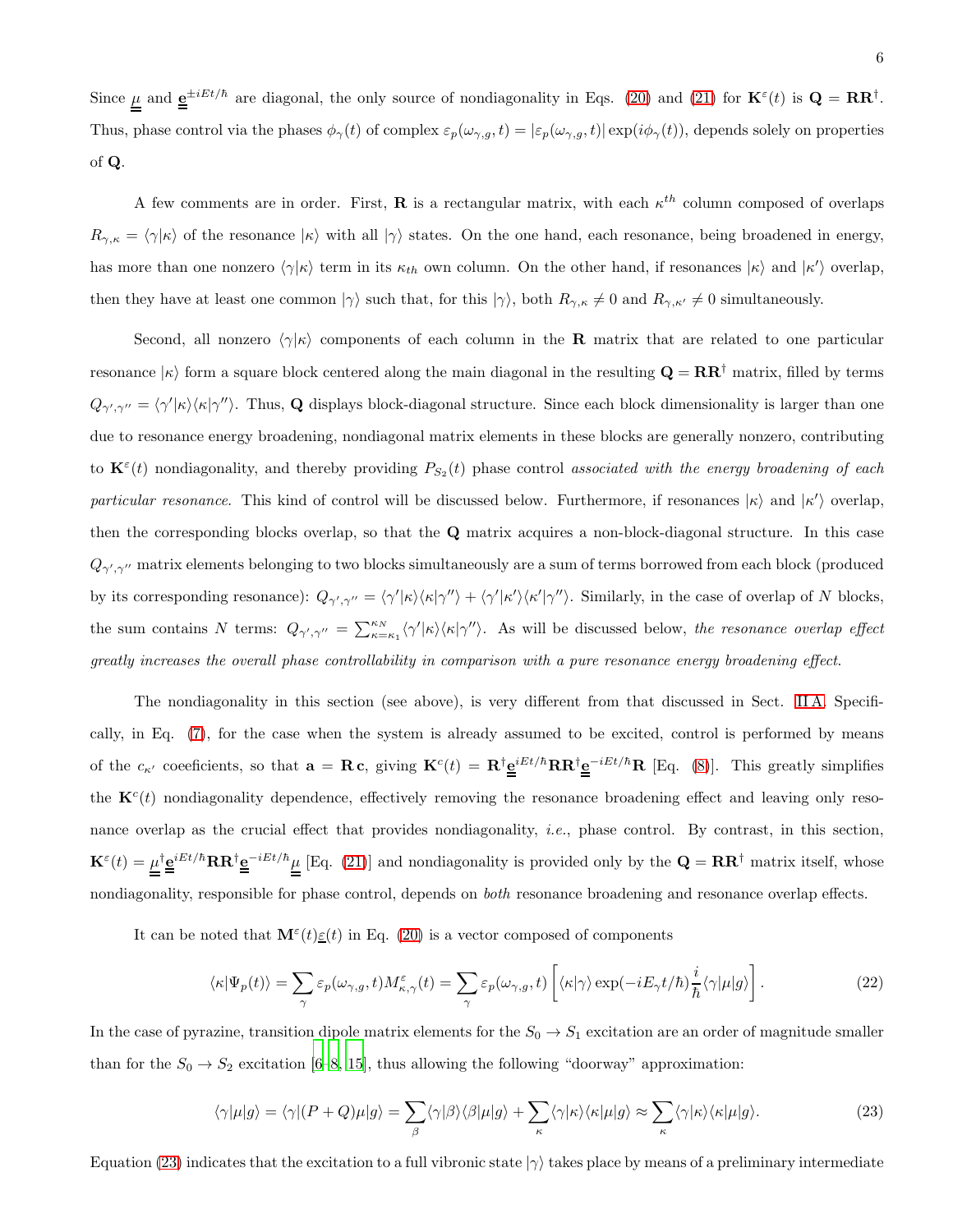transition to a manifold of  $|\kappa\rangle$  resonances. Inserting Eq. [\(23\)](#page-5-0) into Eq. [\(22\)](#page-5-1) gives

$$
\langle \kappa | \Psi_p(t) \rangle = \sum_{\gamma} \varepsilon_p(\omega_{\gamma,g}, t) \left[ \langle \kappa | \gamma \rangle \exp(-iE_{\gamma}t/\hbar) \frac{i}{\hbar} \sum_{\kappa'} \langle \gamma | \kappa' \rangle \langle \kappa' | \mu | g \rangle \right], \tag{24}
$$

which can be rewritten as

<span id="page-6-0"></span>
$$
\langle \kappa | \Psi_p(t) \rangle = \sum_{\kappa'} \frac{i}{\hbar} \langle \kappa' | \mu | g \rangle \left[ \sum_{\gamma} \varepsilon_p(\omega_{\gamma,g}, t) \langle \kappa | \gamma \rangle \langle \gamma | \kappa' \rangle \exp(-iE_{\gamma}t/\hbar) \right]. \tag{25}
$$

In order to make the computations below feasible, we introduce here a coarse-graining procedure for the quantity in square brackets in Eq. [\(25\)](#page-6-0). This procedure is similar to the one made in Ref. [\[7\]](#page-20-10), taking into account Eqs. [\(11\)](#page-3-0) and [\(12\)](#page-3-2). Namely,  $\sum_{\gamma}$  is written as  $\sum_{\alpha} \sum_{\gamma \in I_{\alpha}}$ :

<span id="page-6-1"></span>
$$
\sum_{\alpha} \sum_{\gamma \in I_{\alpha}} \varepsilon_{p}(\omega_{\gamma,g}, t) \langle \kappa | \gamma \rangle \langle \gamma | \kappa' \rangle \exp(-iE_{\gamma}t/\hbar) \approx \sum_{\alpha} \varepsilon_{p}(\omega_{\alpha,g}, t) \langle \kappa | \alpha \rangle \langle \alpha | \kappa' \rangle \rho_{\alpha} \Delta_{\alpha} \cdot \frac{1}{\Delta_{\alpha}} \sum_{\gamma \in I_{\alpha}} \frac{1}{\rho_{\alpha}} \exp(-iE_{\gamma}t/\hbar)
$$

$$
\approx \sum_{\alpha} \varepsilon_{p}(\omega_{\alpha,g}, t) \langle \kappa | \overline{\alpha} \rangle \langle \overline{\alpha} | \kappa' \rangle \tau_{\alpha}(t), \tag{26}
$$

where  $\omega_{\alpha,g} \equiv (E_{\alpha} - E_{g})/\hbar$ . Inserting Eq. [\(26\)](#page-6-1) into Eq. [\(25\)](#page-6-0) gives:

<span id="page-6-4"></span>
$$
\langle \kappa | \Psi_p(t) \rangle \approx \sum_{\alpha} \varepsilon_p(\omega_{\alpha,g}, t) \left[ \langle \kappa | \overline{\alpha} \rangle \, \tau_\alpha(t) \, \frac{i}{\hbar} \sum_{\kappa'} \langle \overline{\alpha} | \kappa' \rangle \langle \kappa' | \mu | g \rangle \right] \equiv \sum_{\alpha} \varepsilon_p(\omega_{\alpha,g}, t) M_{\kappa,\alpha}^{\varepsilon,\alpha}(t). \tag{27}
$$

Below, a superscript  $\alpha$  indicates the coarse-grained nature of the corresponding values. Here, the quantity

<span id="page-6-5"></span>
$$
M_{\kappa,\alpha}^{\varepsilon,\alpha}(t) \equiv \langle \kappa | \overline{\alpha} \rangle \, \tau_{\alpha}(t) \, \frac{i}{\hbar} \sum_{\kappa'} \langle \overline{\alpha} | \kappa' \rangle \langle \kappa' | \mu | g \rangle \equiv \langle \kappa | \left[ \, \tau_{\alpha}(t) | \overline{\alpha} \rangle \langle \overline{\alpha} | \, \right] \left[ \sum_{\kappa'} \frac{i}{\hbar} \langle \kappa' | \mu | g \rangle | \kappa' \rangle \right] \tag{28}
$$

is a coarse-grained version of  $M_{\kappa,\gamma}^{\varepsilon}(t)$  [Eq. [\(22\)](#page-5-1)] and depends only on the material system properties. If one defines

$$
\mu_{\alpha}^{\alpha} \equiv \frac{i}{\hbar} \sum_{\kappa'} \langle \overline{\alpha} | \kappa' \rangle \langle \kappa' | \mu | g \rangle = \frac{i}{\hbar} \langle \overline{\alpha} | \mu | g \rangle, \qquad R_{\alpha,\kappa}^{\alpha} \equiv \langle \overline{\alpha} | \kappa \rangle,
$$
\n(29)

then

<span id="page-6-2"></span>
$$
\mathbf{M}^{\varepsilon,\alpha}(t) = \mathbf{R}^{\alpha\dagger} \underline{\tau}^{\alpha}(t) \underline{\mu}^{\alpha}, \qquad \mathbf{K}^{\varepsilon,\alpha}(t) = \mathbf{M}^{\varepsilon,\alpha\dagger}(t) \mathbf{M}^{\varepsilon,\alpha}(t), \tag{30}
$$

where  $\underline{\tau}^{\alpha}(t)$  is a square diagonal matrix composed of  $\tau_{\alpha}(t)$  values, and  $\mu^{\alpha}$  is a square diagonal matrix composed of  $(i/\hbar)\langle \overline{\alpha}|\mu|g\rangle$  values. Then the  $P_{S_2}(t)$  population in terms of coarse-grained values becomes

<span id="page-6-3"></span>
$$
P_{S_2}(t) = \underline{\varepsilon}^{\alpha \dagger}(t) \mathbf{M}^{\varepsilon, \alpha \dagger}(t) \mathbf{M}^{\varepsilon, \alpha}(t) \underline{\varepsilon}^{\alpha}(t) \equiv \underline{\varepsilon}^{\alpha \dagger}(t) \mathbf{K}^{\varepsilon, \alpha}(t) \underline{\varepsilon}^{\alpha}(t)
$$
  
\n
$$
= \sum_{\alpha'} |\varepsilon_p(\omega_{\alpha', g}, t)|^2 K^{\varepsilon, \alpha}_{\alpha', \alpha'}(t) + \sum_{\alpha' \neq \alpha''} \varepsilon_p^*(\omega_{\alpha', g}, t) \varepsilon_p(\omega_{\alpha'', g}, t) K^{\varepsilon, \alpha}_{\alpha', \alpha''}(t), \tag{31}
$$

where  $\underline{\varepsilon}^{\alpha}(t)$  is a vector composed of  $\varepsilon_p(\omega_{\alpha,g},t)$  components.

The quantities  $\mu^{\alpha}$  and  $\underline{\tau}^{\alpha}(t)$  are diagonal matrices, so the only origin of nondiagonality in Eq. [\(30\)](#page-6-2) for  $\mathbf{K}^{\varepsilon,\alpha}(t)$ and Eq. [\(31\)](#page-6-3) is via the  $\mathbf{Q}^{\alpha} = \mathbf{R}^{\alpha} \mathbf{R}^{\alpha\dagger}$  matrix, composed of  $Q^{\alpha}_{\alpha',\alpha''} = \langle \overline{\alpha}' | Q | \overline{\alpha}'' \rangle$  matrix elements. Hence, all the  $P_{S_2}(t)$ phase control considerations from above remain the same, except that  $|\gamma\rangle$  states are replaced by  $|\overline{\alpha}\rangle$  states. Namely, phase control is driven both by resonance energy broadening and resonance overlap. The resonance overlap effect, providing a non-block-diagional structure of  $Q^{\alpha}$  and  $\mathbf{K}^{\varepsilon,\alpha}(t)$ , strongly enhances the effect of resonance broadening.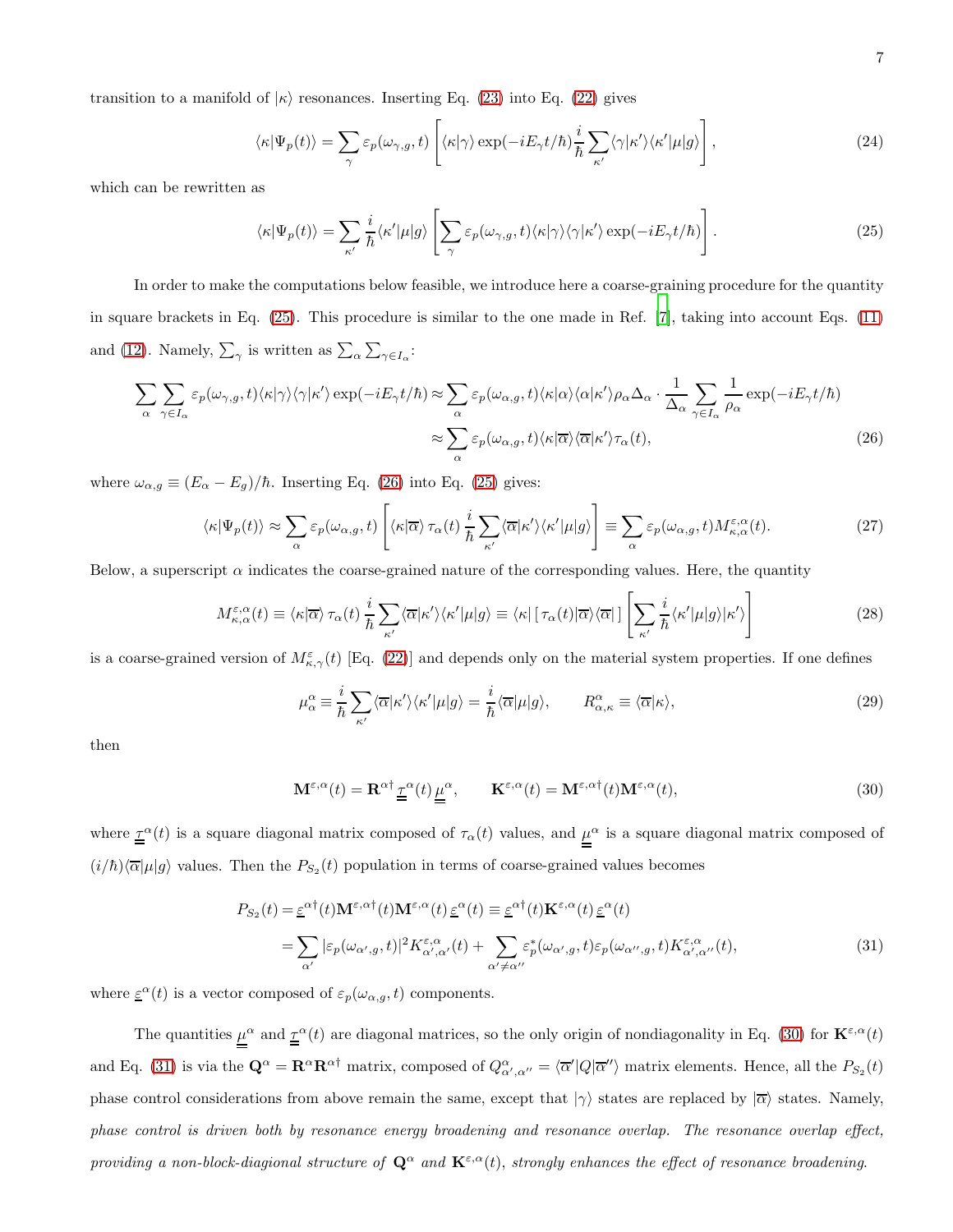#### <span id="page-7-0"></span>III. COHERENT CONTROL OF PYRAZINE INTERNAL CONVERSION

Section IIB above describes resonance broadening and resonance overlap, two effects related to  $\mathbf{Q}(\mathbf{Q}^{\alpha})$  and  $\mathbf{K}^{\varepsilon}(t)$  ( $\mathbf{K}^{\varepsilon,\alpha}(t)$ ) nondiagonality. Here, a control scheme based on resonance broadening is discussed in Sect. [III A.](#page-7-1) Section [III B](#page-8-0) discusses a control scheme relying on presence of resonance overlap.

## <span id="page-7-1"></span>A. Control Associated with Single Resonance

In the case of pure resonance broadening without resonance overlap, one particular resonance  $|\kappa\rangle$  has nonzero  $R_{\gamma,\kappa} = \langle \gamma | \kappa \rangle$  terms for some specific set  $\{ \gamma \}_\kappa$  of  $| \gamma \rangle$  states. This results in the simplified expressions for  $\mathbf{K}^{\varepsilon}(t)$  matrix elements for this  $\{\gamma\}_\kappa$  set, with the summation over  $\kappa$  reduced to a single term

<span id="page-7-2"></span>
$$
K^{\varepsilon}_{\gamma',\gamma'}(t) = |M^{\varepsilon}_{\kappa,\gamma'}(t)|^2, \qquad K^{\varepsilon}_{\gamma',\gamma''}(t) = M^{\varepsilon*}_{\kappa,\gamma'}(t)M^{\varepsilon}_{\kappa,\gamma''}(t)
$$
\n(32)

for the diagonal and nondiagonal matrix elements, respectively.

The probability  $P_{S_2}(t)$  [Eq. [\(20\)](#page-4-5)] is a quadratic form of complex time-dependent variables  $\varepsilon_p(\omega_{\gamma,g},t)$ . When the pulse is already over (at  $t = T_{over}$ ), these values become infinite-time Fourier transforms of this laser pulse at different frequencies,  $\varepsilon_p(\omega_{\gamma,g})$ ; they are no longer time-dependent for  $t \geq T_{over}$ . Here we use the so-called absolute control scheme for  $P_{S_2}(t)$  optimization, with the  $\mathbf{K}^{\varepsilon}(t)$  matrix given in Eq. [\(32\)](#page-7-2). Namely,  $P_{S_2}(t)$  is optimized at a desired optimization time  $t = T$ , while keeping the total energy of the pulse at  $2\pi E_0$ :

$$
\sum_{\{\gamma\}_{\kappa}} |\varepsilon_p(\omega_{\gamma,g})|^2 = \underline{\varepsilon}^{\dagger} \underline{\varepsilon} = 2\pi E_0.
$$
\n(33)

This is done by introducing the corresponding Lagrange multiplier  $\lambda^A$  (superscript A denotes absolute) with the corresponding optimization function at time T defined as:

<span id="page-7-4"></span>
$$
P_{S_2}^{\lambda;A}(T,\underline{\varepsilon}) = \underline{\varepsilon}^{\dagger} \mathbf{K}^{\varepsilon}(T) \underline{\varepsilon} - \lambda^A (\underline{\varepsilon}^{\dagger} \underline{\varepsilon} - 2\pi E_0). \tag{34}
$$

We then search for  $P_{S_2}^{\lambda;A}(T,\underline{\varepsilon})$  extrema with respect to  $\underline{\varepsilon}$ :

<span id="page-7-3"></span>
$$
\begin{cases}\n\frac{\partial P_{S_2}^{\lambda;A}(T,\underline{\varepsilon})}{\partial \operatorname{Re} \left[\varepsilon_p(\omega_{\gamma,g})\right]} = 0, \\
\frac{\partial P_{S_2}^{\lambda;A}(T,\underline{\varepsilon})}{\partial \operatorname{Im} \left[\varepsilon_p(\omega_{\gamma,g})\right]} = 0, \qquad \gamma = 1,\dots, N_{\{\gamma\}_\kappa},\n\end{cases} (35)
$$

where  $N_{\{\gamma\}_\kappa}$  is the number of  $|\gamma\rangle$  states in the set  $\{\gamma\}_\kappa$ . Conditions in Eq. [\(35\)](#page-7-3), applied to Eq. [\(34\)](#page-7-4), lead directly to an eigenvalue problem

<span id="page-7-5"></span>
$$
\mathbf{K}^{\varepsilon}(T)\underline{\varepsilon} = \lambda^{A}\underline{\varepsilon}.\tag{36}
$$

which provides a set of eigenvalues  $\lambda^A$  and corresponding eigenvectors  $\underline{\varepsilon}$  with a unit norm  $(\underline{\varepsilon}^\dagger \underline{\varepsilon} = 1)$ . Multiplication of these  $\underline{\varepsilon}$  eigenvectors by  $\sqrt{2\pi E_0}$  provides the required optimized solutions.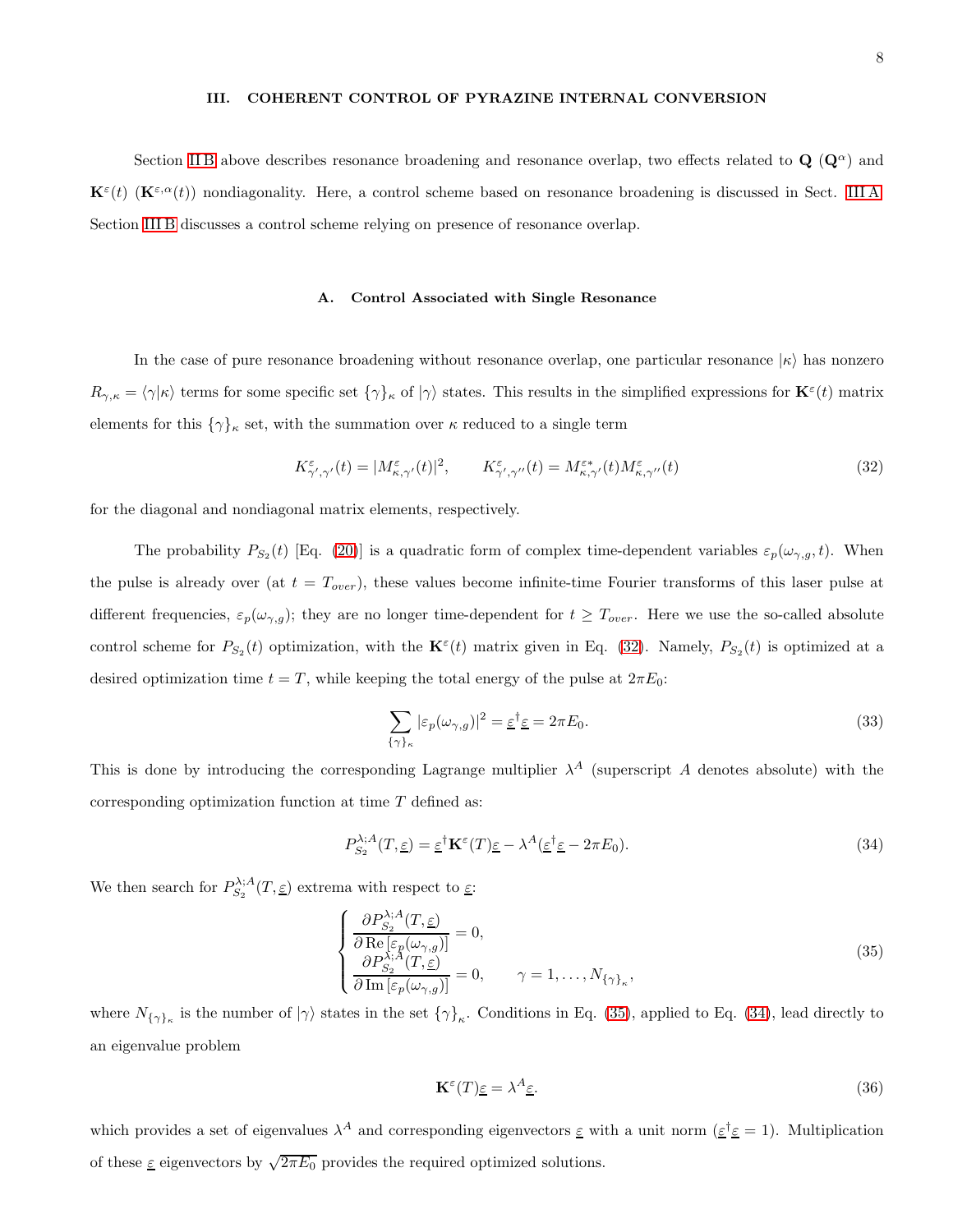The  $\mathbf{K}^{\varepsilon}(t)$  matrix is such that all but one of its  $N_{\{\gamma\}_\kappa}$  eigenvalues are equal exactly to 0, while its last eigenvalue is equal to the sum of its diagonal elements:

$$
\lambda_n^A = 0, \qquad n = 1, \dots, N_{\{\gamma\}_\kappa} - 1; \qquad \lambda_{N_{\{\gamma\}_\kappa}}^A = \sum_{\{\gamma\}_\kappa} K_{\gamma,\gamma}^\varepsilon(t) = \sum_{\{\gamma\}_\kappa} |M_{\kappa,\gamma}^\varepsilon(t)|^2. \tag{37}
$$

This is an analytical property of the  $\mathbf{K}^{\varepsilon}(t)$  matrix in Eq. [\(32\)](#page-7-2), so that a numerical solution of the eigenproblem in [Eq. [\(36\)](#page-7-5)] is not required. Specifically, for any time T,  $P_{S_2}(T)$  can be set to zero, using the eigenvector corresponding to zero eigenvalue. In terms of the coarse-grained  $|\overline{\alpha}\rangle$  states, the results are the same with the  $\{\gamma\}_\kappa$  set replaced by  ${\overline{\alpha}}_{\kappa}$ .

Given the simplistic nature of this solution, numerical results are neither necessary nor are they provided below. Note, however, that this type of control is possible only if the system displays isolated resonances. This can be the case in small molecules; large molecules such as pyrazine, however, display overlapping resonances throughout the spectrum, with highly unlikely regions of isolated resonance. Such systems can be controlled via an alternate mechanism, discussed below.

## <span id="page-8-0"></span>B. Control Associated with Overlapping Resonances

Here we consider a second different control scheme, termed relative control. Namely, we optimize the ratio of  $P_{S_2}(t)$  populations at times  $T_2$  and  $T_1$ , where  $T_2 > T_1 \ge T_{over}$ :

<span id="page-8-3"></span>
$$
\lambda^R = \frac{P_{S_2}(T_2)}{P_{S_2}(T_1)} \to \max, \min
$$
\n(38)

(where superscript R denotes relative). One can optimize the value of  $P_{S_2}(T_2)$ , keeping the value of  $P_{S_2}(T_1)$  constant [\[16\]](#page-21-1) and equal to some predefined value  $P_0$ . Here fixed  $P_{S_2}(T_1) = P_0$  assures that enhanced (or diminished)  $P_{S_2}$  at the target final time  $T_2$  does not simply result from a stronger (or weaker) field that simply achieves control by affecting the amount of  $S_2$  excited. To do so, we consider the optimization function

$$
P_{S_2}^{\lambda;R}(T_2,T_1,\underline{\varepsilon}) = \underline{\varepsilon}^\dagger \mathbf{K}^\varepsilon(T_2)\underline{\varepsilon} - \lambda^R (\underline{\varepsilon}^\dagger \mathbf{K}^\varepsilon(T_1)\underline{\varepsilon} - P_0),\tag{39}
$$

where  $\lambda^R$  is a yet unknown Lagrange multiplier. We then find  $P_{S_2}^{\lambda;R}(T_2,T_1,\underline{\varepsilon})$  extrema with respect to  $\underline{\varepsilon}$  leading directly to a generalized eigenvalue problem:

<span id="page-8-1"></span>
$$
\mathbf{K}^{\varepsilon}(T_2)\underline{\varepsilon} = \lambda^R \mathbf{K}^{\varepsilon}(T_1)\underline{\varepsilon}.\tag{40}
$$

Multiplying Eq. [\(40\)](#page-8-1) by  $\underline{\varepsilon}^{\dagger}$  from the left gives

<span id="page-8-2"></span>
$$
\underline{\varepsilon}^{\dagger} \mathbf{K}^{\varepsilon}(T_2) \underline{\varepsilon} = \lambda^R \underline{\varepsilon}^{\dagger} \mathbf{K}^{\varepsilon}(T_1) \underline{\varepsilon}.
$$
\n(41)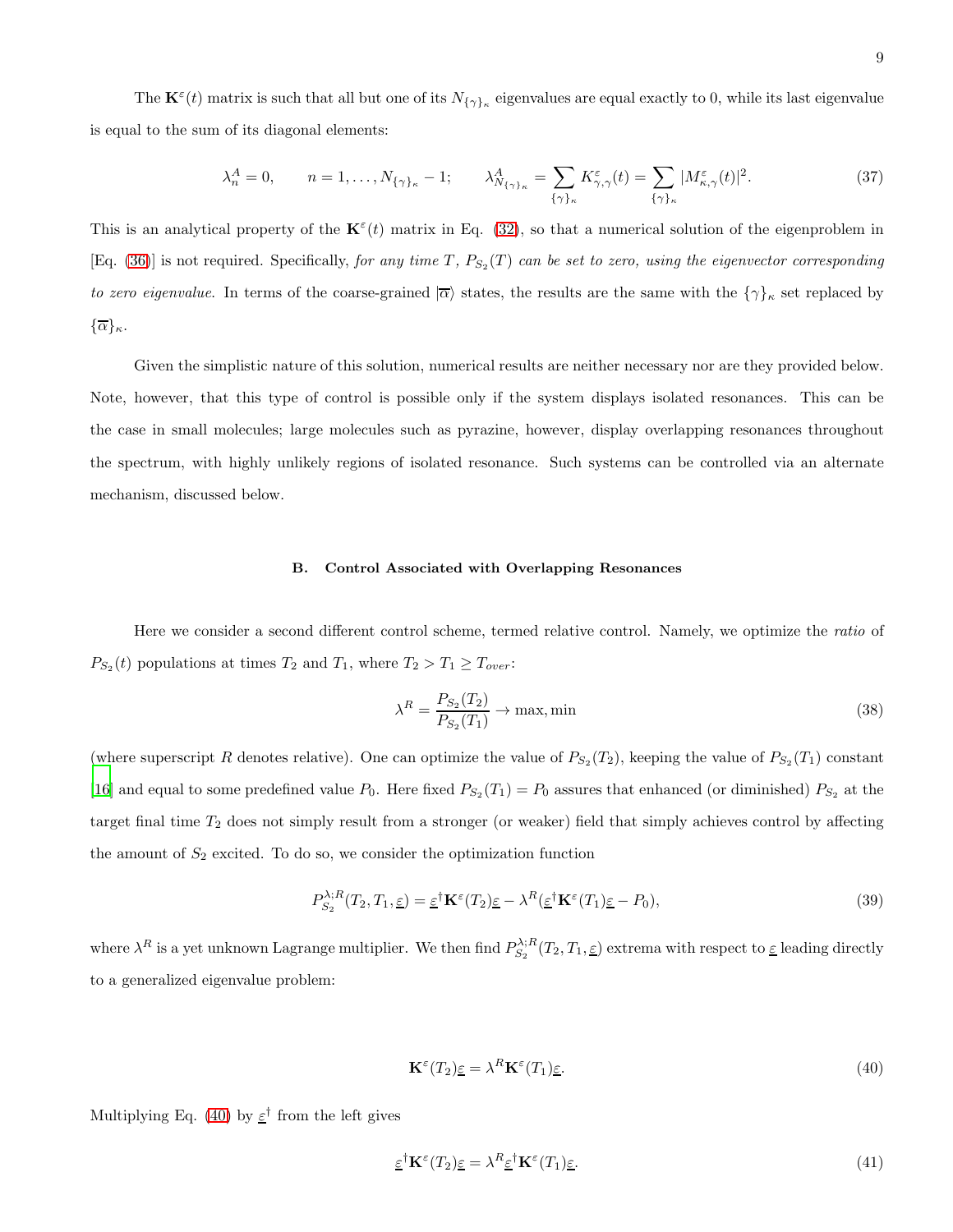The  $\lambda^R$  is real and positive because  $\underline{\varepsilon}^{\dagger} \mathbf{K}^{\varepsilon}(T_2) \underline{\varepsilon} = P_{S_2}(T_2)$  and  $\underline{\varepsilon}^{\dagger} \mathbf{K}^{\varepsilon}(T_1) \underline{\varepsilon} = P_{S_2}(T_1)$  are real positive values. Dividing Eq. [\(41\)](#page-8-2) by  $\epsilon^{\dagger} \mathbf{K}^{\epsilon}(T_1) \epsilon$ , yields  $\lambda^R = P_{S_2}(T_2)/P_{S_2}(T_1)$ , i.e.,  $\lambda^R$  is the optimized ratio of the populations of interest [Eq. [\(38\)](#page-8-3)].

The  $\mathbf{K}^{\varepsilon}(t)$  matrix determinant is generally nonzero at every time t, so that  $\mathbf{K}^{\varepsilon}(t)$  always has an inverse  $[\mathbf{K}^{\varepsilon}(t)]^{-1}$ . This allows transformation of the generalized eigenvalue problem in Eq. [\(40\)](#page-8-1) into an ordinary eigenvalue problem. To do this, we multiply the left and right sides of Eq. [\(40\)](#page-8-1) by  $[\mathbf{K}^{\varepsilon}(T_1)]^{-1}$  from the left:

<span id="page-9-0"></span>
$$
\mathbf{R}^{\varepsilon}(T_2, T_1)\underline{\varepsilon} = \lambda^R \underline{\varepsilon},\tag{42}
$$

$$
\mathbf{R}^{\varepsilon}(T_2, T_1) \equiv [\mathbf{K}^{\varepsilon}(T_1)]^{-1} \mathbf{K}^{\varepsilon}(T_2). \tag{43}
$$

The solution to the eigenproblem in Eq. [\(42\)](#page-9-0) for times  $T_2 > T_1 \geq T_{over}$  is dependent only on the properties of the material system. Moreover, this solution is the best possible in the weak field case, i.e., it is optimal [\[17\]](#page-21-2). Specifically, the maximal and minimal eigenvalues  $\lambda^R$  provide the entire achievable range of  $P_{S_2}(T_2)/P_{S_2}(T_1)$  for a given  $T_2$  and  $T_1$ , obtained using the corresponding eigenvectors  $\underline{\varepsilon}$ .

In terms of coarse-grained states  $|\overline{\alpha}\rangle$ ,  $\underline{\varepsilon}$  is replaced by  $\underline{\kappa}^{\varepsilon}(t)$  is replaced by  $\mathbf{K}^{\varepsilon,\alpha}(t)$ , giving the following coarse-grained version of the optimization problem:

<span id="page-9-1"></span>
$$
\mathbf{R}^{\varepsilon,\alpha}(T_2,T_1)\underline{\varepsilon}^{\alpha} = \lambda^{R,\alpha}\underline{\varepsilon}^{\alpha},\tag{44}
$$

$$
\mathbf{R}^{\varepsilon,\alpha}(T_2,T_1) \equiv [\mathbf{K}^{\varepsilon,\alpha}(T_1)]^{-1} \mathbf{K}^{\varepsilon,\alpha}(T_2). \tag{45}
$$

In addressing this problem computationally, we encountered numerical instability in Eq. [\(44\)](#page-9-1) if the number of  $|\overline{\alpha}\rangle$  states is relatively large (150–180). Namely, the condition number of  $\mathbf{K}^{\varepsilon,\alpha}(t)$  tends to become very large, resulting in an ill-conditioned matrix, preventing accurate numerical construction of  $\mathbb{R}^{\varepsilon,\alpha}(T_2,T_1)$  [Eq. [\(45\)](#page-9-1)] and its subsequent diagonalization. To overcome this problem, we partitioned the energy axis into a limited number of  $N_A$  bins in Eq. [\(27\)](#page-6-4), as discussed in the Appendix, giving further broadened  $|A\rangle$  states.

Using these further broadened  $|A\rangle$  states allows us to reformulate the eigenproblem in Eq. [\(44\)](#page-9-1) as

<span id="page-9-2"></span>
$$
\mathbf{R}^{\varepsilon,\mathbf{A}}(T_2,T_1)\underline{\varepsilon}^{\mathbf{A}} = \lambda^{R,\mathbf{A}}\underline{\varepsilon}^{\mathbf{A}},\tag{46}
$$

$$
\mathbf{R}^{\varepsilon,\mathbf{A}}(T_2,T_1) \equiv [\mathbf{K}^{\varepsilon,\mathbf{A}}(T_1)]^{-1} \mathbf{K}^{\varepsilon,\mathbf{A}}(T_2),\tag{47}
$$

where the states  $|\bar{\alpha}\rangle$  in Eqs. [\(44\)](#page-9-1) and [\(45\)](#page-9-1) are replaced by the further broadened states  $|A\rangle$ , as described in the Appendix.

## C. Numerical Correlation between Controllability and Resonance Overlap

In general, effects of resonance energy broadening and resonance overlap are mixed together in the structure of the  $\mathbf{Q}^{\mathbf{A}}$  and  $\mathbf{K}^{\varepsilon,\mathbf{A}}(t)$  matrices. To quantitatively estimate the  $\mathbf{K}^{\varepsilon,\mathbf{A}}(t)$  nondiagonality, providing phase control, we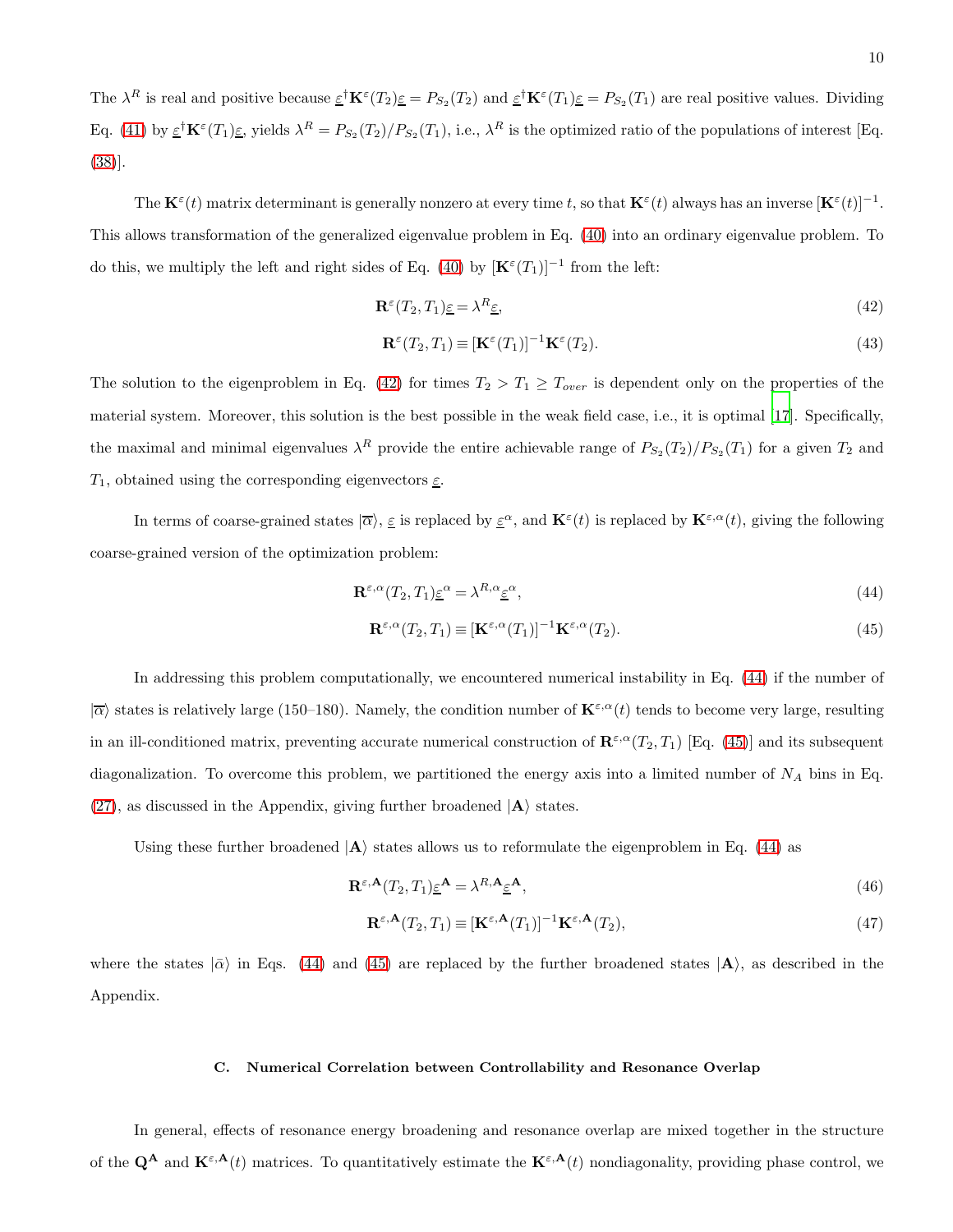<span id="page-10-3"></span>
$$
H\left(\mathbf{K}^{\varepsilon,\mathbf{A}}(t)\right) = \det\left(\mathbf{K}^{\varepsilon,\mathbf{A}}(t)\right) / \det\left(\text{diag}\left(\mathbf{K}^{\varepsilon,\mathbf{A}}(t)\right)\right),\tag{48}
$$

where det denotes a determinant, and diag is the diagonal part of a matrix. Thus, det  $(\text{diag}(\mathbf{K}^{\varepsilon,\mathbf{A}}(t)))$  =  $\prod_{A=1}^{N_A} K_{A,A}^{\varepsilon,\mathbf{A}}(t)$ . Since  $\mathbf{K}^{\varepsilon,\mathbf{A}}(t)$  is a Hermitian positive-definite matrix, both det  $(\mathbf{K}^{\varepsilon,\mathbf{A}}(t))$  and det  $(\text{diag}(\mathbf{K}^{\varepsilon,\mathbf{A}}(t)))$ are real and positive. Furthermore, det  $(\mathbf{K}^{\varepsilon,\mathbf{A}}(t)) \leq \det (\text{diag}(\mathbf{K}^{\varepsilon,\mathbf{A}}(t))),$  giving

<span id="page-10-2"></span>
$$
0 < H\left(\mathbf{K}^{\varepsilon,\mathbf{A}}(t)\right) \le 1,\tag{49}
$$

where the equality applies if and only if  $\mathbf{K}^{\varepsilon,\mathbf{A}}(t)$  is strictly diagonal.

The determinant of  $\mathbf{R}^{\varepsilon,\mathbf{A}}(T_2,T_1)$  can be expressed as

<span id="page-10-0"></span>
$$
\det\left(\mathbf{R}^{\varepsilon,\mathbf{A}}(T_2,T_1)\right) = \det\left[\left[\mathbf{K}^{\varepsilon,\mathbf{A}}(T_1)\right]^{-1}\mathbf{K}^{\varepsilon,\mathbf{A}}(T_2)\right] = \det\left(\mathbf{K}^{\varepsilon,\mathbf{A}}(T_2)\right)/\det\left(\mathbf{K}^{\varepsilon,\mathbf{A}}(T_1)\right).
$$
\n(50)

Hadamard-like measures of non-diagonality for  $\mathbf{R}^{\varepsilon,\mathbf{A}}(t)$  are introduced in a similar manner:

<span id="page-10-4"></span>
$$
H_R\left(\mathbf{R}^{\varepsilon,\mathbf{A}}(T_2,T_1)\right) = \frac{\det\left(\mathbf{R}^{\varepsilon,\mathbf{A}}(T_2,T_1)\right)}{\det\left[\text{diag}\left(\left[\mathbf{K}^{\varepsilon,\mathbf{A}}(T_1)\right]^{-1}\right)\text{diag}\left(\mathbf{K}^{\varepsilon,\mathbf{A}}(T_2)\right)\right]} = \frac{H\left(\mathbf{K}^{\varepsilon,\mathbf{A}}(T_2)\right)}{\det\left[\text{diag}\left(\left[\mathbf{K}^{\varepsilon,\mathbf{A}}(T_1)\right]^{-1}\right)\right] \cdot \det\left(\mathbf{K}^{\varepsilon,\mathbf{A}}(T_1)\right)},\tag{51}
$$

$$
H_C\left(\mathbf{R}^{\varepsilon,\mathbf{A}}(T_2,T_1)\right) = \frac{\det(\mathbf{R}^{\varepsilon,\mathbf{A}}(T_2,T_1))}{\det(\text{diag}(\mathbf{R}^{\varepsilon,\mathbf{A}}(T_2,T_1)))} = \frac{\det(\mathbf{R}^{\varepsilon,\mathbf{A}}(T_2,T_1))}{\det(\text{diag}(\mathbf{R}^{\varepsilon,\mathbf{A}}(T_2,T_1))) \cdot \det(\mathbf{K}^{\varepsilon,\mathbf{A}}(T_1))},\tag{52}
$$

where Eq. [\(50\)](#page-10-0) is used. The subscript R denotes real, and subscript C denotes complex.  $H_R(\mathbf{R}^{\varepsilon,\mathbf{A}}(T_2,T_1))$  is real because both its numerator and denominator are real.

In order to quantitatively estimate the extent of resonance overlap, we use the same overlap matrix as in Ref. [\[8\]](#page-20-6), but include only the  $|\overline{\alpha}\rangle$  states, which are populated by the exciting laser spanning the energy range  $[E_L, E_H]$ :

$$
\Omega_{\kappa,\kappa'}^{\alpha} = \sum_{\alpha,E_{\alpha} \in [E_L,E_H]} |\langle \kappa | \overline{\alpha} \rangle| \cdot |\langle \overline{\alpha} | \kappa' \rangle|.
$$
\n(53)

The Hadamard non-diagonality measure for the  $\Omega^{\alpha}$  matrix of size  $N_Q \times N_Q$ , composed of  $\Omega^{\alpha}_{\kappa,\kappa'}$  values, is introduced as

<span id="page-10-1"></span>
$$
H\left(\Omega^{\alpha}\right) = \det\left(\Omega^{\alpha}\right)/\det\left(\text{diag}\left(\Omega^{\alpha}\right)\right). \tag{54}
$$

The numerator in Eq. [\(54\)](#page-10-1) is shown numerically to be always real and positive, and the denominator is equal to  $\prod_{\kappa=1}^{N_Q} \Omega_{\kappa,\kappa}^{\alpha}$ , and thus also real and positive. The same inequality as in Eq. [\(49\)](#page-10-2) is valid for  $H(\mathbf{\Omega}^{\alpha})$ .

## D. Implementation of the Shaped Laser as a Linear Combination of Gaussian Laser Pulses

The eigenvector  $\epsilon^A$  providing the desired optimized value  $\lambda^{R,A}$  after the pulse is over [Eq. [\(46\)](#page-9-2)] is a finite discrete set of complex values of laser amplitudes  $\varepsilon_p(\omega_{A,g})$ , at different frequencies. These values can be reached in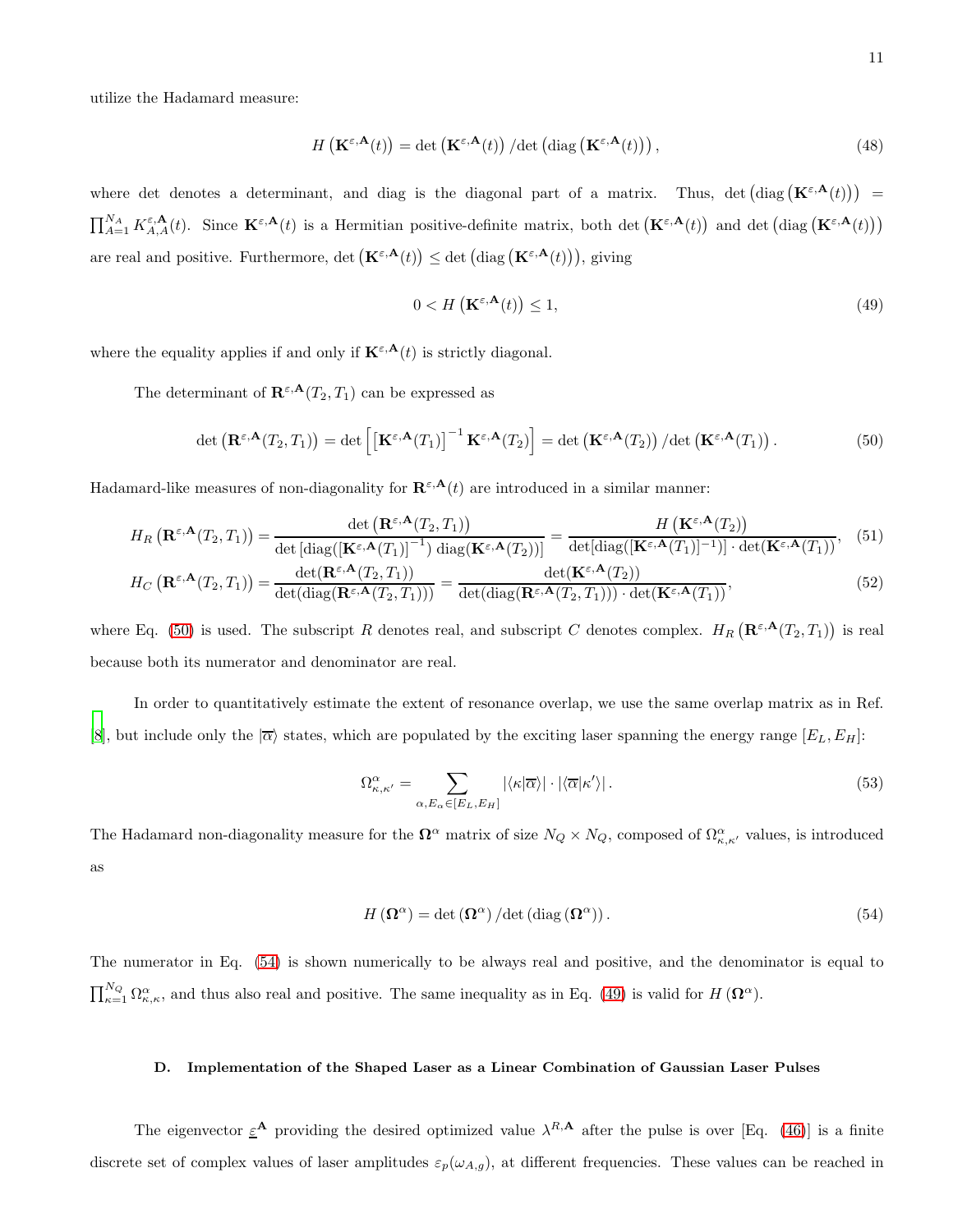multiple ways. The approach used for the IBr model [\[13\]](#page-20-12), is also used here: namely, to obtain the desired set of  $\varepsilon_p(\omega_{A,g})$  values,  $A = 1, \ldots, N_A$ , it is sufficient to take the same number of linearly independent functions  $\varepsilon_a(\omega)$ , and expand the components of  $\epsilon^A$  in terms of  $\epsilon_a(\omega)$  at all  $\omega_{A,g}$  frequencies with the (as yet unknown) time-independent complex coefficients  $d_a$ :

<span id="page-11-1"></span>
$$
\varepsilon_p(\omega_{A,g}) = \sum_a d_a \varepsilon_a(\omega_{A,g}), \qquad a, A = 1, \dots, N_A, \qquad t \ge T_{over}.
$$
\n(55)

or, as a matrix equation:

<span id="page-11-0"></span>
$$
\underline{\varepsilon}^{\mathbf{A}} = \mathbf{B} \mathbf{d}, \qquad B_{A,a} = \varepsilon_a(\omega_{A,g}), \qquad \mathbf{d} = (d_1, \dots, d_{N_A})^T, \qquad t \ge T_{over}.
$$

The set of  $\varepsilon_a(\omega)$  functions is linearly independent, the **B** determinant is nonzero, and the unique nonzero vector **d** exists as a solution of Eq. [\(56\)](#page-11-0), found as

<span id="page-11-3"></span>
$$
\mathbf{d} = [\mathbf{B}]^{-1} \underline{\varepsilon}^{\mathbf{A}}.
$$
 (57)

The basis functions  $\varepsilon_a(\omega)$  in frequency domain can be assumed to be *infinite-time* Fourier transforms of the corresponding basis functions  $\varepsilon_a(t)$  in time domain (the latter are all vanishing when  $t \geq T_{over}$ ). In turn, finite-time Fourier transforms of  $\varepsilon_a(t)$  can be written as  $\varepsilon_a(\omega, t)$ , and at finite times Eq. [\(55\)](#page-11-1) takes the form:

<span id="page-11-6"></span>
$$
\varepsilon_p(\omega_{A,g}, t) = \sum_a d_a \varepsilon_a(\omega_{A,g}, t), \qquad a, A = 1, \dots, N_A,
$$
\n(58)

i.e.,

<span id="page-11-2"></span>
$$
\underline{\varepsilon}^{\mathbf{A}}(t) = \mathbf{B}(t)\mathbf{d}, \qquad B_{A,a}(t) = \varepsilon_a(\omega_{A,g}, t), \qquad \mathbf{d} = (d_1, \dots, d_{N_A})^T. \tag{59}
$$

Using Eq. [\(59\)](#page-11-2),  $P_{S_2}(t)$ , Eq. [\(75\)](#page-23-0), can be expressed in terms of the **d** vector:

<span id="page-11-4"></span>
$$
P_{S_2}(t) = \underline{\varepsilon}^{\mathbf{A} \dagger}(t) \mathbf{K}^{\varepsilon, \mathbf{A}}(t) \underline{\varepsilon}^{\mathbf{A}}(t) = \mathbf{d}^{\dagger} \mathbf{B}^{\dagger}(t) \mathbf{K}^{\varepsilon, \mathbf{A}}(t) \mathbf{B}(t) \mathbf{d}.
$$
 (60)

Thus, the **d** vector in Eq. [\(57\)](#page-11-3) can be used for time propagation of  $P_{S_2}(t)$  [Eq. [\(60\)](#page-11-4)] at all times: before the laser is turned on, while the laser is on, and after the laser is off. Optimized populations always satisfy the condition  $P_{S_2}(t=T_2) = \lambda^{R,\mathbf{A}} P_{S_2}(t=T_1).$ 

To perform numerical computations, we select a set of Gaussian laser pulses  $\varepsilon_a(t)$ , centered at different frequencies  $\omega_a$ :

<span id="page-11-5"></span>
$$
\varepsilon_a(t) = \varepsilon_a / (2\sqrt{\pi}\alpha_a) \exp\left(-\left(t/(2\alpha_a)\right)^2 - i\omega_a t\right). \tag{61}
$$

The finite-time Fourier transform of this Gaussian pulse,  $\varepsilon_a(\omega, t)$ , [Eq. [\(18\)](#page-4-8)], can be expressed analytically [\[18](#page-21-3)[–20\]](#page-21-4) as:

<span id="page-11-7"></span>
$$
\varepsilon_a(\omega, t) = (\epsilon_a/2) \exp\left(-\alpha_a^2 (\omega - \omega_a)^2\right) \left\{2 - \exp\left[\left(\alpha_a (\omega - \omega_a) + it/(2\alpha_a)\right)^2\right] W(\alpha_a (\omega - \omega_a) + it/(2\alpha_a))\right\},\tag{62}
$$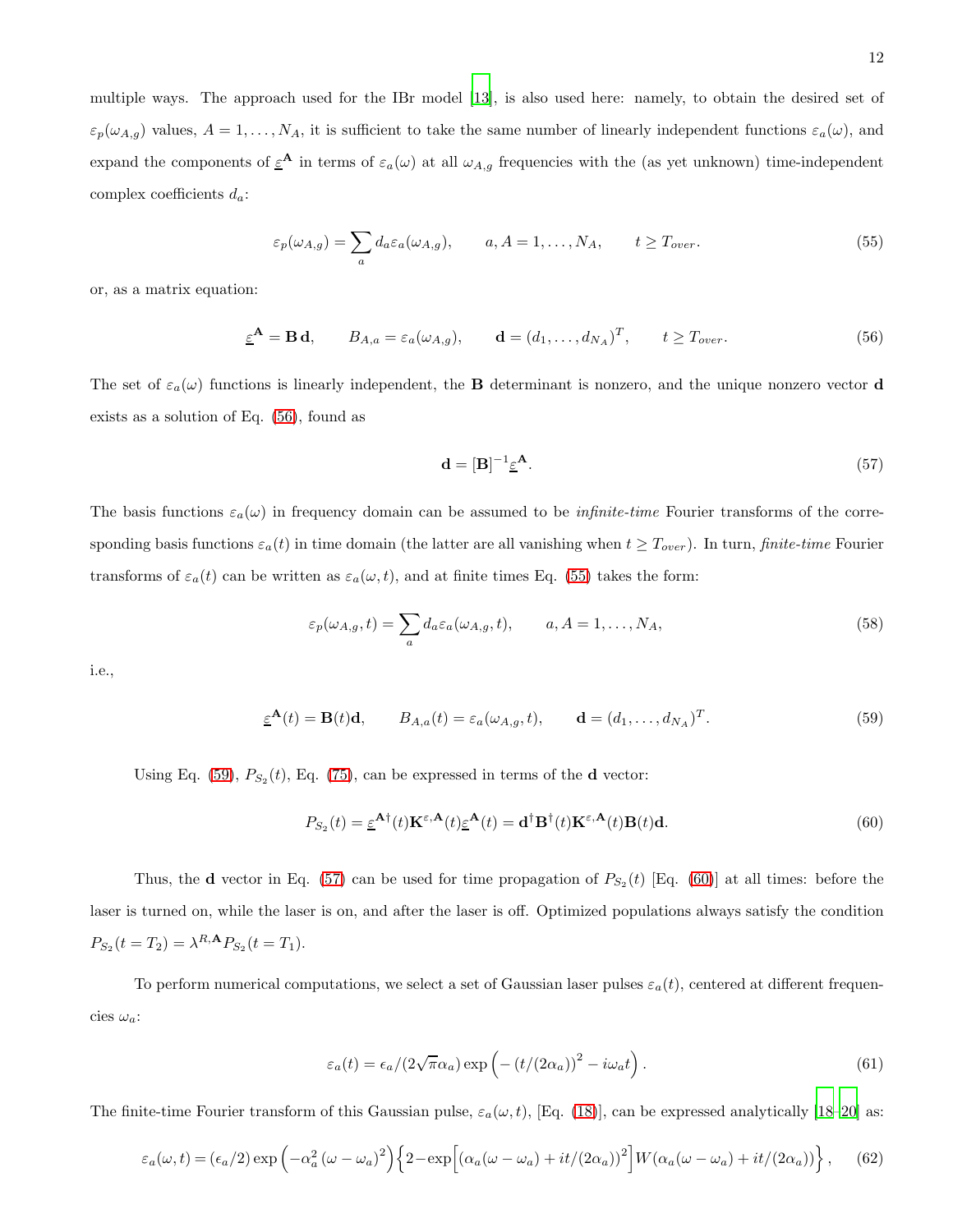where  $W(z)$  is the complex error function [\[20,](#page-21-4) [21](#page-21-5)]. At times  $t > T_{over} = 4\sqrt{2 \ln 2} \alpha_a$  this becomes

$$
\varepsilon_a(\omega) = \varepsilon_a \exp\left(-\alpha_a^2 \left(\omega - \omega_a\right)^2\right). \tag{63}
$$

Using Eq. [\(61\)](#page-11-5), the control pulse  $\varepsilon_p(t)$  in time domain is

<span id="page-12-2"></span>
$$
\varepsilon_p(t) = \sum_{a=1}^{N_A} d_a \varepsilon_a(t) = \sum_{a=1}^{N_A} d_a \varepsilon_a / (2\sqrt{\pi}\alpha_a) \exp\left(-\left(t/(2\alpha_a)\right)^2 - i\omega_a t\right),\tag{64}
$$

with infinite-time Fourier transform

<span id="page-12-1"></span>
$$
\varepsilon_p(\omega) = \sum_{a=1}^{N_A} d_a \varepsilon_a(\omega) = \sum_{a=1}^{N_A} d_a \varepsilon_a \exp\left(-\alpha_a^2 (\omega - \omega_a)^2\right).
$$
 (65)

By construction, the  $\varepsilon_p(\omega_{A,g})$  value should be constant inside the corresponding  $I_A$  bin [Eq. [\(66\)](#page-22-0)]. The  $\varepsilon_p(\omega)$  function [Eq. [\(65\)](#page-12-1)] is smooth and does not satisfy this requirement exactly. Nevertheless, if  $N_A$  is large enough each  $I_A$  bin becomes relatively small, and the smooth function in Eq. [\(65\)](#page-12-1) in each bin can be approximately treated as constant.

## <span id="page-12-0"></span>IV. COMPUTATIONAL RESULTS

Consider  $S_0 \to S_2$  excitation to coherently control  $S_2 \leftrightarrow S_1$  interconversion dynamics of pyrazine excited using weak light in the perturbative regime. We use the pyrazine vibronic structure of Refs. [\[7](#page-20-10)] and [\[8\]](#page-20-6), and partition the energy into 2000 bins, in the range  $4.06-6.06$  eV, where energy is referred to the ground vibrational  $S_0$  state. Here,  $4.06$ eV is the  $S_1$  energy at the  $S_0$  nuclear equilibrium configuration [\[12,](#page-20-11) [22](#page-21-6)]. The  $Q$  space consists of the 176 brightest (most optically accessible)  $|\kappa\rangle$  resonances, having the largest values of  $\langle \kappa | \mu | g \rangle$ . In this case the QP-partitioning approach gives 76775 coarse-grained vibronic states  $|\overline{\alpha}\rangle$ , with energies ranging from 4.06 to 6.06 eV. Thus, there are 76775×176 = 13512400  $R^{\alpha}_{\alpha,\kappa} = \langle \overline{\alpha} | \kappa \rangle$  values. These are used together with 176  $\langle \kappa | \mu | g \rangle$  values to compute the dynamics of interest.

#### A. Uncontrolled Excitation and Decay Dynamics

Figure [1](#page-13-0) shows characteristic examples of  $P_{S_2}(t)$  populations produced by a single Gaussian laser pulses of differing time durations, where the subscript  $u$  denotes "uncontrolled". These examples are computed with the laser center frequency corresponding to 4.84 eV. It is notable that the uppermost population curve in Fig. [1,](#page-13-0) produced by the pulse with a time duration ∼1 fs ( $\alpha_a = 0.1$  fs) is, at times  $t > 0.5$  fs, similar in shape to the zero-zero curve in Fig. 5, Ref. [\[8\]](#page-20-6). This is the case because the ultrafast laser pulse behaves like  $\epsilon_a \delta(t)$  on the femtosecond timescale, and its finite-time Fourier transform is nearly constant,  $\approx \epsilon_a$ . As a consequence, in this specific case, after the pulse is over,  $P_{S_2}(t)$  in Eq. [\(31\)](#page-6-3) is the same up to a constant scaling factor as the zero-zero  $P_{S_2}(t)$  in Eq. [\(7\)](#page-2-6), with  $c_{\kappa'} \propto (i/\hbar) \langle \kappa' | \mu | g \rangle \epsilon_a.$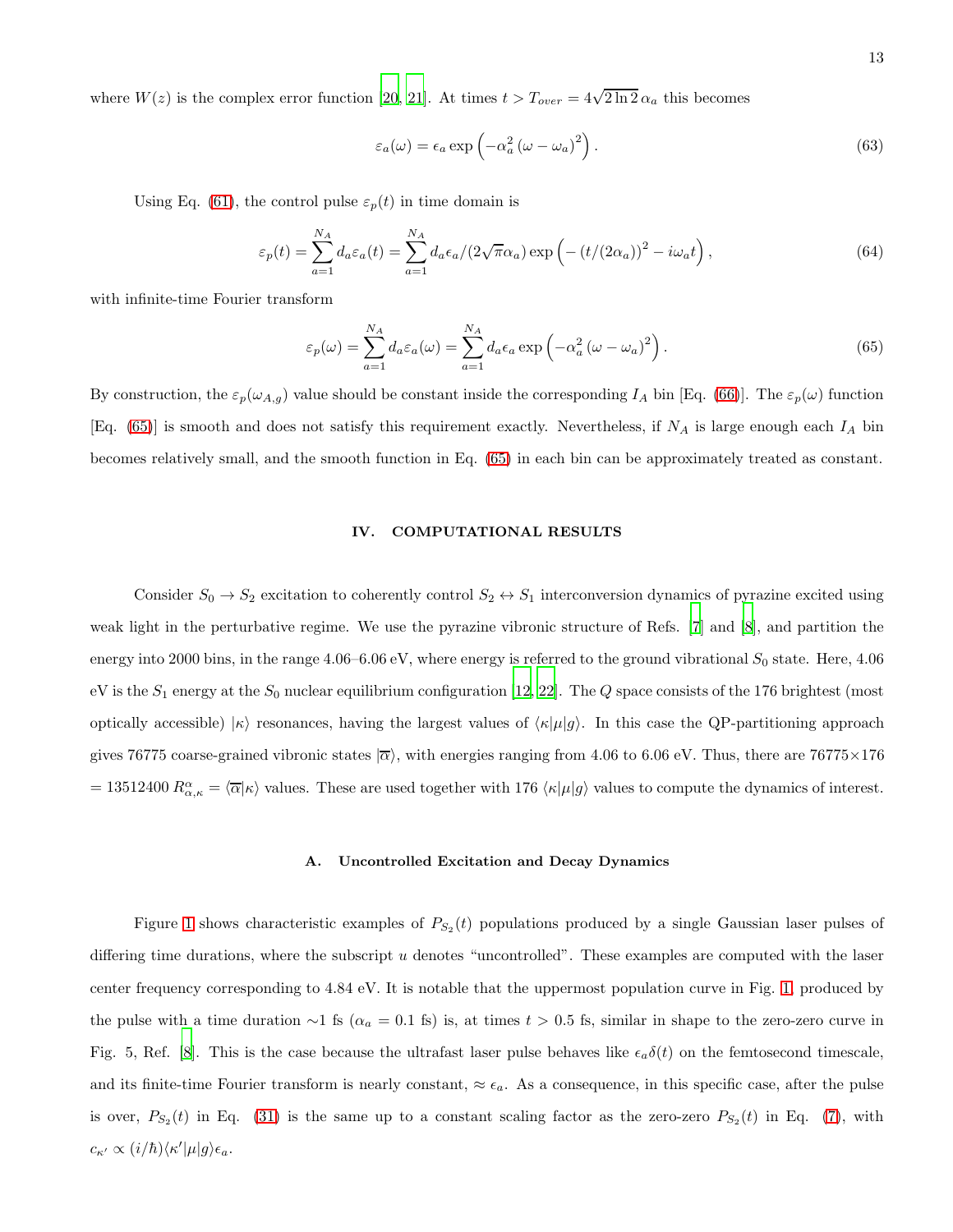Figure [2](#page-14-0) shows  $P_{S_2}(t)$  populations produced by Gaussian lasers having the same short time duration  $\approx 10$  fs  $(\alpha_a = 1.0 \text{ fs})$ , but different center frequencies. In this case all populations behave similarly on a short time scale, differing by the overall magnitude due to the difference in  $\langle \kappa' | \mu | g \rangle$  values for different resonances  $|\kappa' \rangle$ .

Figure [3](#page-15-0) shows  $P_{S_2}(t)$  populations produced by Gaussian lasers with long time duration around 200 fs ( $\alpha_a = 20.0$ ) fs), using different frequencies. In contrast with Fig. [2,](#page-14-0) there are significant differences in  $S_2 \leftrightarrow S_1$  IC dynamics, depending on the frequency used. Figure [3](#page-15-0) shows that the laser with 4.84 eV photon energy produces a larger population, which also tends to decay slower, than in other cases, thus, marking the region of relative stability in pyrazine resonance structure.

Both Figs. [2](#page-14-0) and [3](#page-15-0) qualitatively correlate well with the corresponding results for  $S_0 \to S_2 \leftrightarrow S_1$  dynamics in Ref. [\[23\]](#page-21-7), obtained using a more general non-perturbative time-dependent dynamical approach [\[24](#page-21-8)].



<span id="page-13-0"></span>FIG. 1:  $S_2$  populations  $P_{S_2}(t)$ , denoted  $P_u(t)$  here, produced by Gaussian laser pulses of different time duration. Panel inset: The same data, shown on a shorter time scale.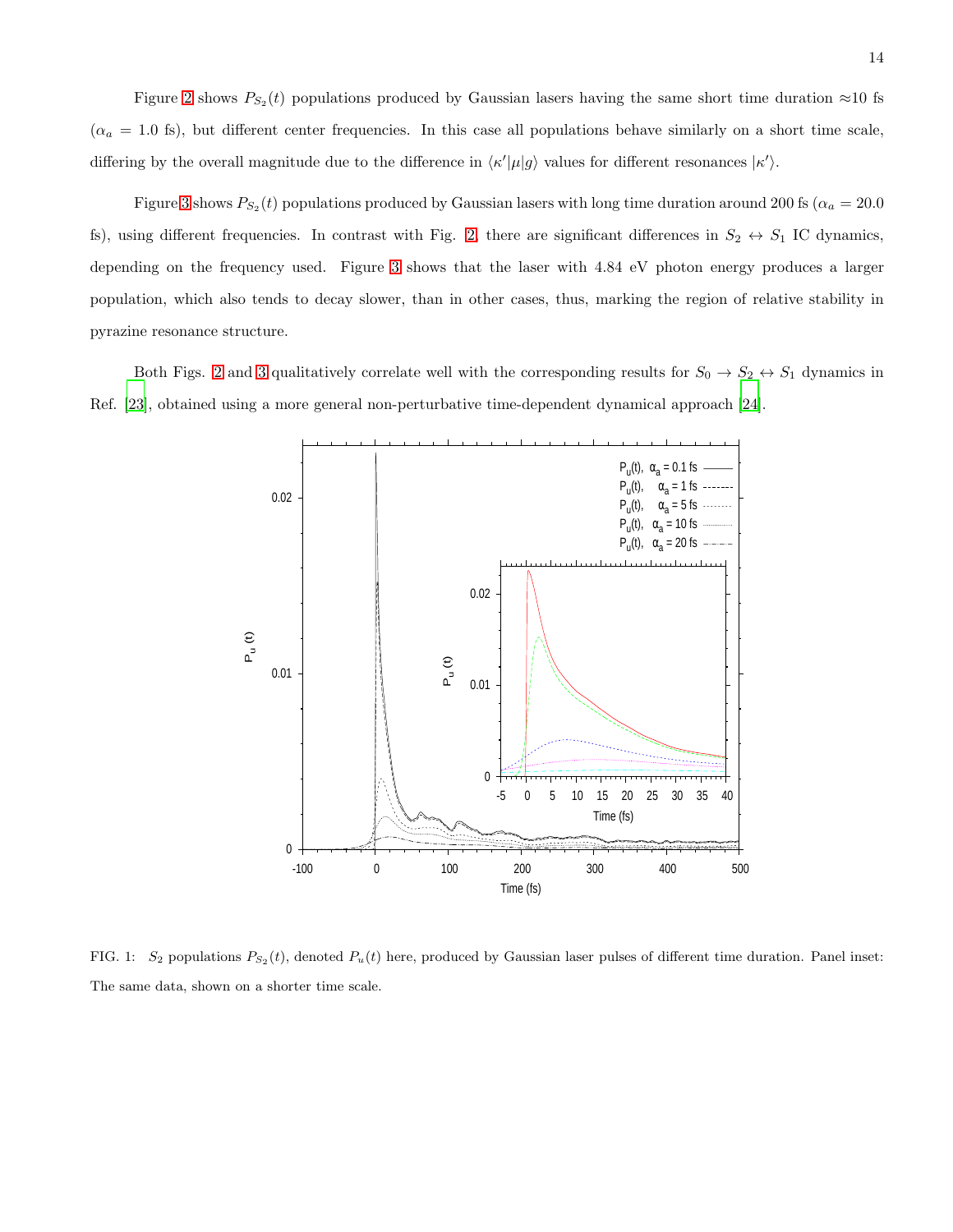

<span id="page-14-0"></span>FIG. 2: S<sub>2</sub> populations,  $P_{S_2}(t)$ , denoted  $P_u(t)$  here, produced by short Gaussian laser pulses with the same  $\alpha_a = 1.0$  fs, but different center frequencies.

#### B. Control Involving Multiple Overlapping Resonances

Consider first sample numerical results for  $H(\Omega^{\alpha})$ , the measure of the extent of resonance overlap [Eq. [\(54\)](#page-10-1)] and the quantities associated with it. These quantities are  $H(\mathbf{K}^{\varepsilon,\mathbf{A}}(t))$  [Eq. [\(48\)](#page-10-3)], which is the  $\mathbf{K}^{\varepsilon,\mathbf{A}}(t)$  nondiagonality measure, shown at  $T_1 = 150$  fs and  $T_2 = 250$  fs; and two measures of the non-diagonality  $\mathbb{R}^{\varepsilon,\mathbf{A}}(T_2,T_1)$ ,  $H_R\left(\mathbf{R}^{\varepsilon,\mathbf{A}}(T_2,T_1)\right)$  [Eq. [\(51\)](#page-10-4)], and  $|H_C\left(\mathbf{R}^{\varepsilon,\mathbf{A}}(T_2,T_1)\right)|$  [Eq. [\(52\)](#page-10-4)]. In addition, we tabulate  $\lambda_{\min}^{R,\mathbf{A}}$  and  $\lambda_{\max}^{R,\mathbf{A}}$ , denoting minimal and maximal eigenvalues of the eigenproblem in Eq. [\(46\)](#page-9-2) and which we term "control extents". Values for  $128 I<sub>A</sub>$  bins (degrees of freedom of the laser), are listed in Table [I.](#page-15-1) Note first the enormous range of control possible for the ratio  $P_{S_2}(T_2)/P_{S_2}(T_1)$  as indicated by the  $\lambda_{\min}^{R,\mathbf{A}}$  and  $\lambda_{\max}^{R,\mathbf{A}}$ . For example, for the first energy interval, this ratio can range from  $3.05 \times 10^{-6}$  to  $3.90 \times 10^{+5}$ , a range of over  $1 \times 10^{+11}$ .

The measures in Table I are obtained using products of 128 matrix elements of the corresponding matrices. Since each of these values is small, we report the 1/128 power of these measures. From Table [I](#page-15-1) one can see a well defined correlation between  $H(\Omega^{\alpha})$  and the other quantities. Generally, when  $H(\Omega^{\alpha})$  is small, so too are  $H\left(\mathbf{K}^{\varepsilon,\mathbf{A}}(T_1)\right), H\left(\mathbf{K}^{\varepsilon,\mathbf{A}}(T_2)\right), H_R\left(\mathbf{R}^{\varepsilon,\mathbf{A}}(T_2,T_1)\right)$  and  $|H_C\left(\mathbf{R}^{\varepsilon,\mathbf{A}}(T_2,T_1)\right)|$  (meaning a larger extent of non-diagonality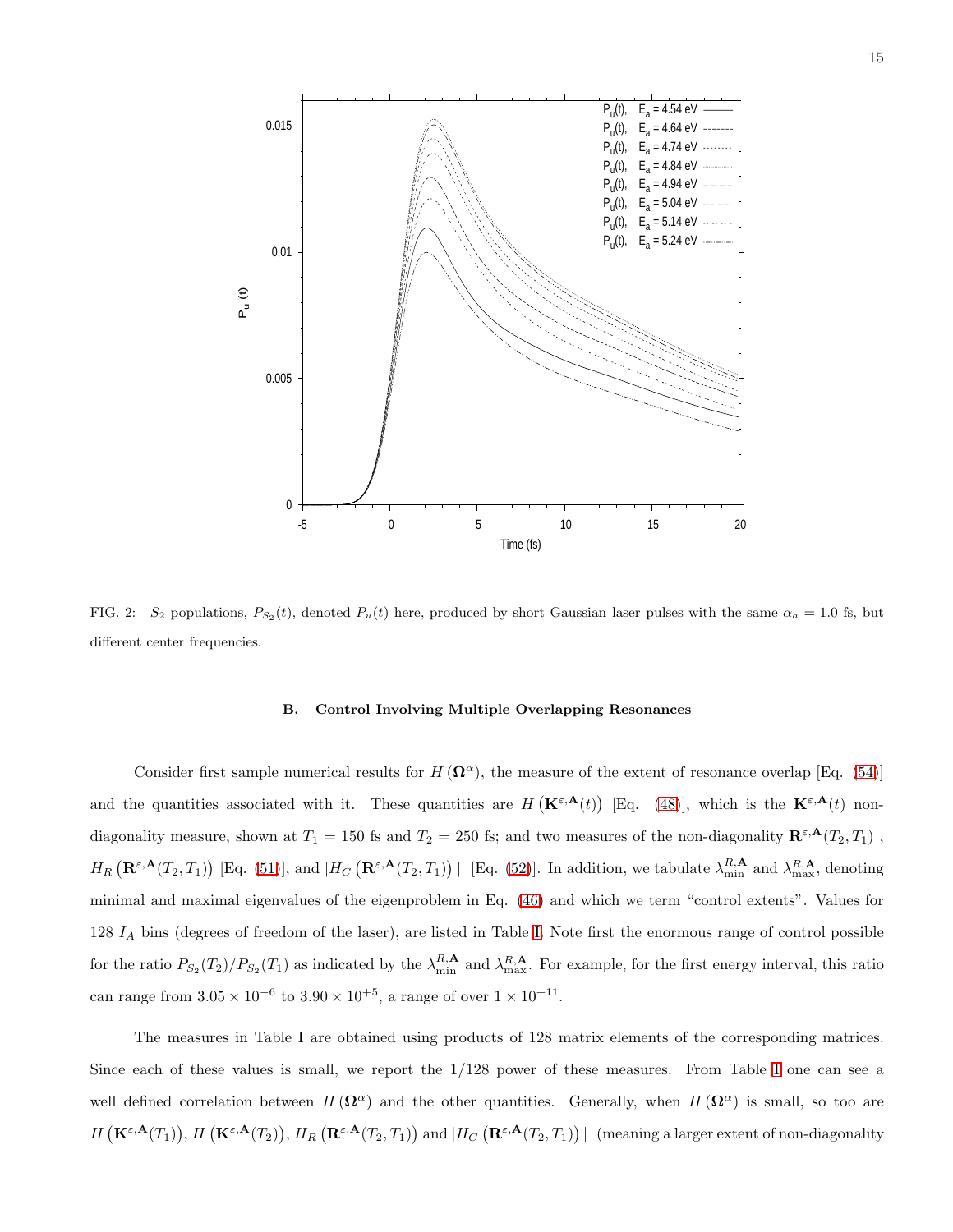

<span id="page-15-0"></span>FIG. 3: Bottom:  $S_2$  populations,  $P_{S_2}(t)$ , denoted  $P_u(t)$  here, produced by long Gaussian laser pulses with the same  $\alpha_a = 20.0$ fs, but different center frequencies.

<span id="page-15-1"></span>TABLE I: The (1/128) power of  $H(\mathbf{\Omega}^{\alpha})$ ,  $H(\mathbf{K}^{\varepsilon,\mathbf{A}}(T_1))$ ,  $H(\mathbf{K}^{\varepsilon,\mathbf{A}}(T_2))$ ,  $H_R(\mathbf{R}^{\varepsilon,\mathbf{A}}(T_2,T_1))$ ,  $H_C(\mathbf{R}^{\varepsilon,\mathbf{A}}(T_2,T_1))$ , as well as  $\lambda_{\min}^{R,\mathbf{A}}$  and  $\lambda_{\max}^{R,\mathbf{A}}$  for different energy intervals  $[E_L, E_H]$ . Here,  $T_1 = 150$  fs,  $T_2 = 250$  fs.

| $[E_L, E_H]$ , eV                                                                                                                                                                         |                                                                                                                       |  | $[4.46, 4.66]$ $[4.66, 4.86]$ $[4.86, 5.06]$ $[5.06, 5.26]$ $[5.26, 5.46]$                                                |
|-------------------------------------------------------------------------------------------------------------------------------------------------------------------------------------------|-----------------------------------------------------------------------------------------------------------------------|--|---------------------------------------------------------------------------------------------------------------------------|
| $H\left(\mathbf{\Omega}^{\alpha}\right)$                                                                                                                                                  | $1.76{\times}10^{-1}\;\; 2.77{\times}10^{-1}\;\; 3.09{\times}10^{-1}\;\; 3.15{\times}10^{-1}\;\; 2.80{\times}10^{-1}$ |  |                                                                                                                           |
| $H\left(\mathbf{K}^{\varepsilon,\mathbf{A}}(T_1)\right)$                                                                                                                                  | $1.08\times10^{-2}$ $2.68\times10^{-2}$ $9.05\times10^{-2}$ $1.36\times10^{-1}$ $1.13\times10^{-1}$                   |  |                                                                                                                           |
| $H\left(\mathbf{K}^{\varepsilon,\mathbf{A}}(T_2)\right)$                                                                                                                                  |                                                                                                                       |  | $1.23 \times 10^{-2}$ $2.50 \times 10^{-2}$ $9.45 \times 10^{-2}$ $1.29 \times 10^{-1}$ $1.06 \times 10^{-1}$             |
| $H_R\left(\mathbf{R}^{\varepsilon,\mathbf{A}}(T_2,T_1)\right)$                                                                                                                            |                                                                                                                       |  | $1.41{\times}10^{-4}$ $8.00{\times}10^{-4}$ $1.20{\times}10^{-2}$ $2.38{\times}10^{-2}$ $1.51{\times}10^{-2}$             |
| $\left H_C\left(\mathbf{R}^{\varepsilon,\mathbf{A}}(T_2,T_1)\right)\right $ 1.36×10 <sup>-4</sup> 9.05×10 <sup>-4</sup> 1.75×10 <sup>-2</sup> 3.41×10 <sup>-2</sup> 1.79×10 <sup>-2</sup> |                                                                                                                       |  |                                                                                                                           |
| $\lambda_{\min}^{R,\mathbf{A}}$                                                                                                                                                           |                                                                                                                       |  | $3.05{\times}10^{-6}\  \, 3.36{\times}10^{-5}\  \, 5.54{\times}10^{-4}\  \, 1.29{\times}10^{-3}\  \, 7.30{\times}10^{-4}$ |
| $\lambda_{\max}^{R,\mathbf{A}}$                                                                                                                                                           | $3.90\times10^{+5}$ $4.32\times10^{+4}$ $1.89\times10^{+3}$ $6.67\times10^{+2}$ $1.92\times10^{+3}$                   |  |                                                                                                                           |

in the corresponding matrices). In particular, correlation is good with  $\lambda_{\max}^{R,\mathbf{A}} - \lambda_{\min}^{R,\mathbf{A}}$ ; when it is large, a greater extent of coherent control is possible, in agreement with the non-diagonality measures.

Numerically implementing controlled  $P_{S_2}(t)$  dynamics proceeded as follows. First, the eigenvalue problem in Eq. [\(46\)](#page-9-2) is numerically solved for the particular number of bins  $N_A$  in the desired energy range  $[E_L, E_H]$ , providing the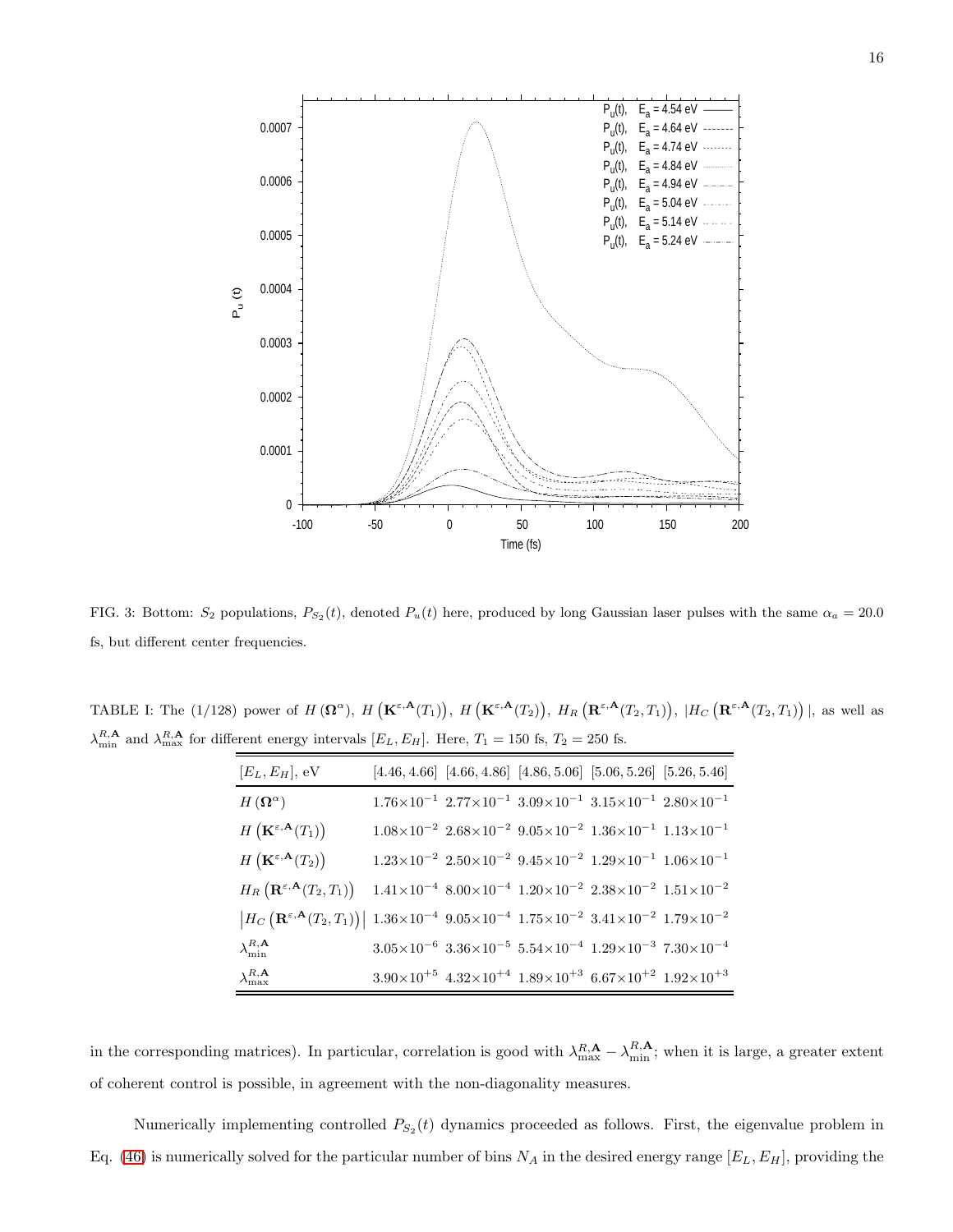set of eigenvalues  $\lambda^{R,\mathbf{A}}$  and corresponding eigenvectors  $\underline{\varepsilon}^{\mathbf{A}}$ , which give the  $\lambda^{R,\mathbf{A}}$  as  $P_{S_2}(T_2)/P_{S_2}(T_1)$  ratios during the  $P_{S_2}(t)$  time propagation  $(T_2 > T_1 \ge T_{over})$ . Then, a set of linearly independent  $N_A$  Gaussian lasers [Eqs. [\(61\)](#page-11-5)–[\(65\)](#page-12-1)], is introduced (all with the same  $\alpha_a$ ), contiguously and uniformly covering the desired energy range  $[E_L, E_H]$ . The eigenvectors obtained  $\underline{\varepsilon}^{\mathbf{A}}$  are then expanded in terms of this Gaussian basis with the **d** coefficients given by Eq. [\(57\)](#page-11-3). The dynamics are then propagated from  $t \leq -T_{over}$  to  $t \geq T_2$  using the corresponding **d** coefficients for each  $\underline{\varepsilon}^{\mathbf{A}}$ eigenvector; finite-time Fourier transforms of the pulses in Eq. [\(58\)](#page-11-6) are produced using Eq. [\(62\)](#page-11-7), and the pulse time profiles are given in Eq. [\(64\)](#page-12-2). The perturbative nature of the dynamics makes it possible to scale  $P_{S_2}(t)$  uniformly by multiplying the  $\underline{\varepsilon}^{\mathbf{A}}$  eigenvector by a scalar constant. We utilized this scaling option to allow presentation of both the maximization and minimization results to be shown on the same figure (upper panel, Fig. [4\)](#page-17-0) below. Specifically, the maximization curve is multiplied throughout by  $8.3 \times 10^{-5}$ 

An experimental suggestion of R. J. Gordon (University of Illinois, Chicago) prompted our using a controllable laser in the wavelength range 250–265 nm, with time duration ~150–200 fs, to study the pyrazine  $S_0 \to S_2 \leftrightarrow S_1$ excitation and IC dynamics. Using this as a guide, we computed control and dynamics in the corresponding energy range ( $E_L = 4.68$  eV,  $E_H = 4.96$  eV), using  $T_1 = 150$  fs,  $T_2 = 250$  fs,  $N_A = 128$ , and all  $\alpha_a = 21.0$  fs. The resulting  $S_2$ populations, together with resulting control fields in time domain, are shown in Fig. [4](#page-17-0) where the subscript c denotes "controlled". Corresponding control fields in the frequency domain are shown in Figs. [5](#page-18-1) and [6.](#page-19-0)

The behavior of the controlled  $P_{S_2}(t)$  (Fig. [4\)](#page-17-0), differs in magnitude in the regions when the pulse is acting, and after the pulse is over. To understand this difference, note that to obtain the controlled fields in Figs. [5](#page-18-1) and [6](#page-19-0) using a set of Gaussians requires that some components of d vector be large. After the pulse is over, these components are "balanced" by one another in the *infinite-time* Fourier transform, to give the small desired population value  $P_0$  at  $t = T_1$  or  $t = T_2$  and to yield the required controlled dynamics. However, while the pulse is acting, these components are "unbalanced" giving large transient  $\varepsilon_p(\omega, t)$  values. For similar reasons the controlled pulses, being a linear combinations of single Gaussians, are effectively longer than the single Gaussian pulse (see Fig. [4,](#page-17-0) lower panel).

To examine the complex structure of the control pulses at Figs. [5](#page-18-1) and [6,](#page-19-0) we apply several approaches to simplify the field while monitoring the control achieved. First, we attempted a local averaging of the controlled field, where the total field in  $N_A$  bins is arithmetically averaged (amplitude and phase separately) using a smaller number  $N_S$  of larger bins ( $N_A$  being an integer multiple of  $N_S$ , for example, for  $N_A = 64$ ,  $N_S = 32$ , 16, 8, 4, 2). By doing so, the resulting averaged field, however, showed virtually no control. Second, this averaged step-like field was expanded with  $N<sub>S</sub>$  Gaussians and the resulting smoothed field used for the propagation. Again, this case led to nearly complete loss of control.

An alternative simplifying approach was, however, successful. Specifically, we retained only the  $N_R$  largest field amplitudes out of the total  $N_A$  (with all the smaller ampitudes set to zero), keeping the phase profile intact, and monitoring the changes in control ratios. Sample results for  $N_A = 64$  are shown in Fig. 7. A total  $N_A$  of 64 is used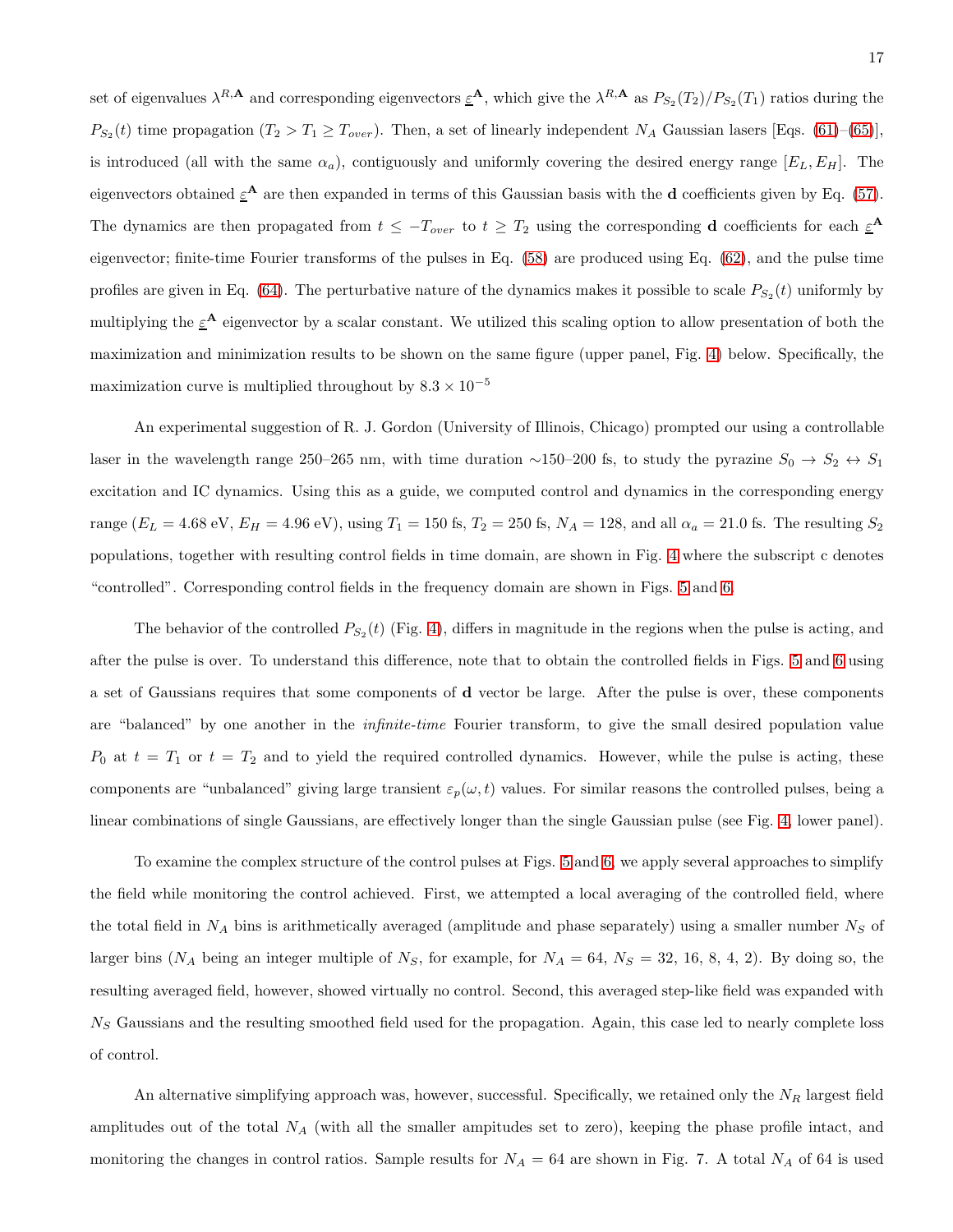

<span id="page-17-0"></span>FIG. 4: Upper panel: Two controlled  $S_2$  populations,  $P_{S_2}(t)$ , denoted  $P_c(t)$ , which either minimize and maximize  $\lambda^{R,\mathbf{A}}$ , i.e., the S<sub>2</sub> population ratio at times  $T_2 = 250$  fs and  $T_1 = 150$  fs. The  $P_c^{max}$  curve has been multiplied by  $8.3 \times 10^{-5}$  in order to fit on this figure. Lower panel: Time envelopes of two corresponding controlled laser pulses,  $|\varepsilon_p(t)|$ , together with the time envelope of the single (uncontrolled) Gaussian laser pulse,  $|\varepsilon_a(t)|$ .

here (results with  $N_A = 128$  are qualitatively the same). It is clear from Fig. [7,](#page-20-14) that this approach, retaining only the largest amplitudes, works better than the previous two since it tends to partially maintain important dynamical information. Generally,  $\lambda_{\min}^{R,\mathbf{A}}$  is more robust with respect to this amplitude truncation than is  $\lambda_{\max}^{R,\mathbf{A}}$ . Additionally, we found that the extent of control achieved using only  $N_R$  amplitudes out of  $N_A$ , is similar in magnitude to control extents without truncation, but using this  $N_R$  as the original  $N_A$ . That is, the same number of degrees of freedom in both cases provides similar extents of control.

Theoretically, maximum and minimum control limits via this approach can be reached using all coarse-grained  $|\overline{\alpha}\rangle$  states accessible to the laser, *i.e.*, those belonging to the interval of interest  $[E_L, E_H]$ . For the case presented in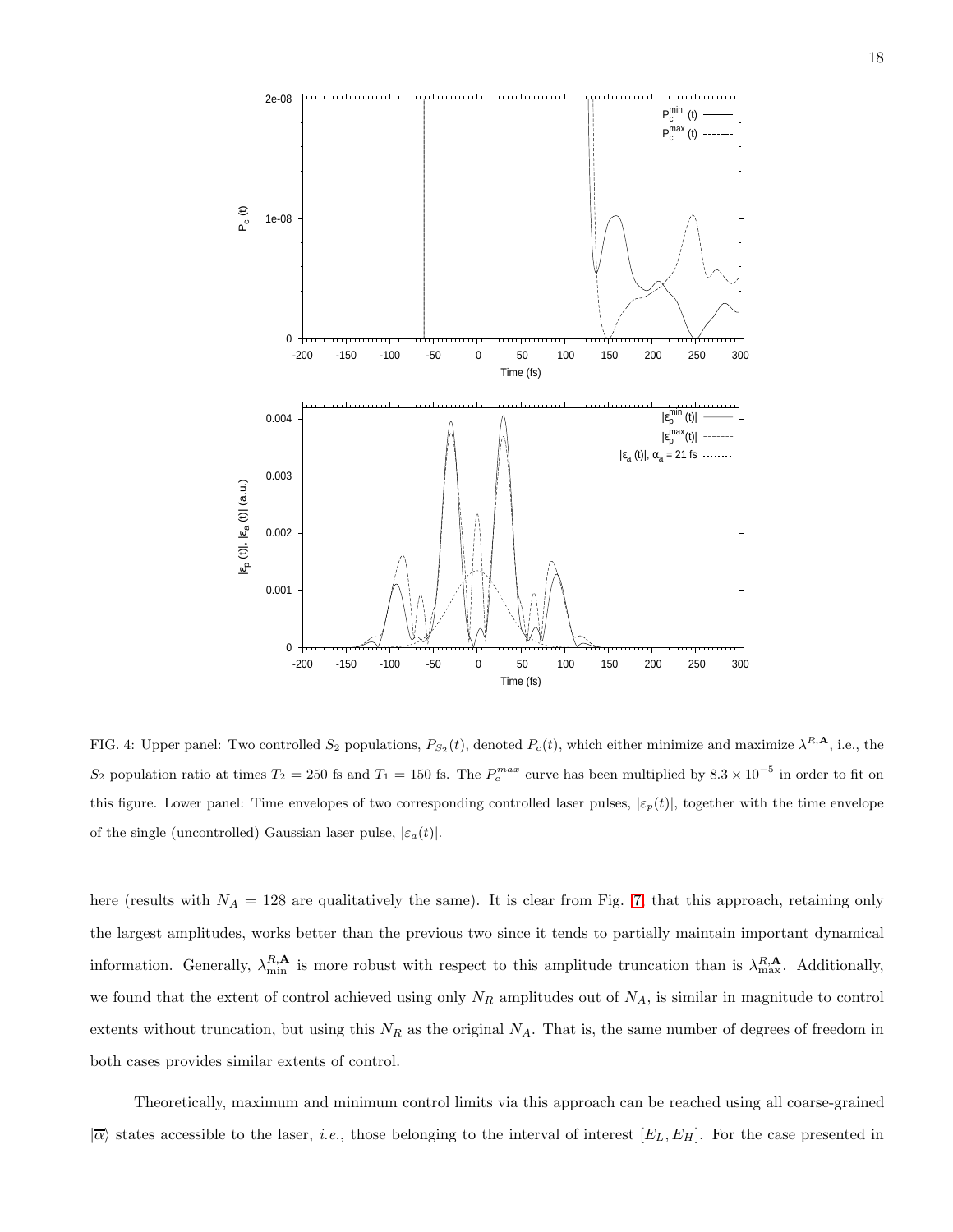

<span id="page-18-1"></span>FIG. 5: Amplitude and phase of  $\underline{\varepsilon}_p^{\mathbf{A}}$  eigenvector, which minimizes the  $P_{S_2}(T_2)/P_{S_2}(T_1)$  ratio.  $\lambda_{\min}^{R,\mathbf{A}} = 8.28 \times 10^{-5}$ .

Figs. [4,](#page-17-0) [5](#page-18-1) and [6,](#page-19-0) the number of  $\overline{\alpha}$  states, using our pyrazine description, is 11885. However, as mentioned in the Appendix, the optimization problem for  $|\overline{\alpha}\rangle$  states in Eq. [\(44\)](#page-9-1) is numerically stable only up to dimensionality 150–180, and the control range  $\lambda_{\max}^{R,\alpha} - \lambda_{\min}^{R,\alpha}$  continues to increase when the dimensionality increases from 128 to 180, reaching  $\sim 10^5$ . We anticipate a theoretical control range limit to be  $\sim 10^9$ – $10^{10}$ , which, however, is not achieved due to the numerical limitations discussed in Appendix (see below).

## <span id="page-18-0"></span>V. SUMMARY AND CONCLUSIONS

Coherent control of internal conversion (IC) between the first and second singlet excited electronic states of pyrazine  $(S_1 \text{ and } S_2)$  is examined, using two different control objectives. The control is performed by means of shaping the laser, which excites the system from the ground electronic state  $S_0$  to the second excited electronic state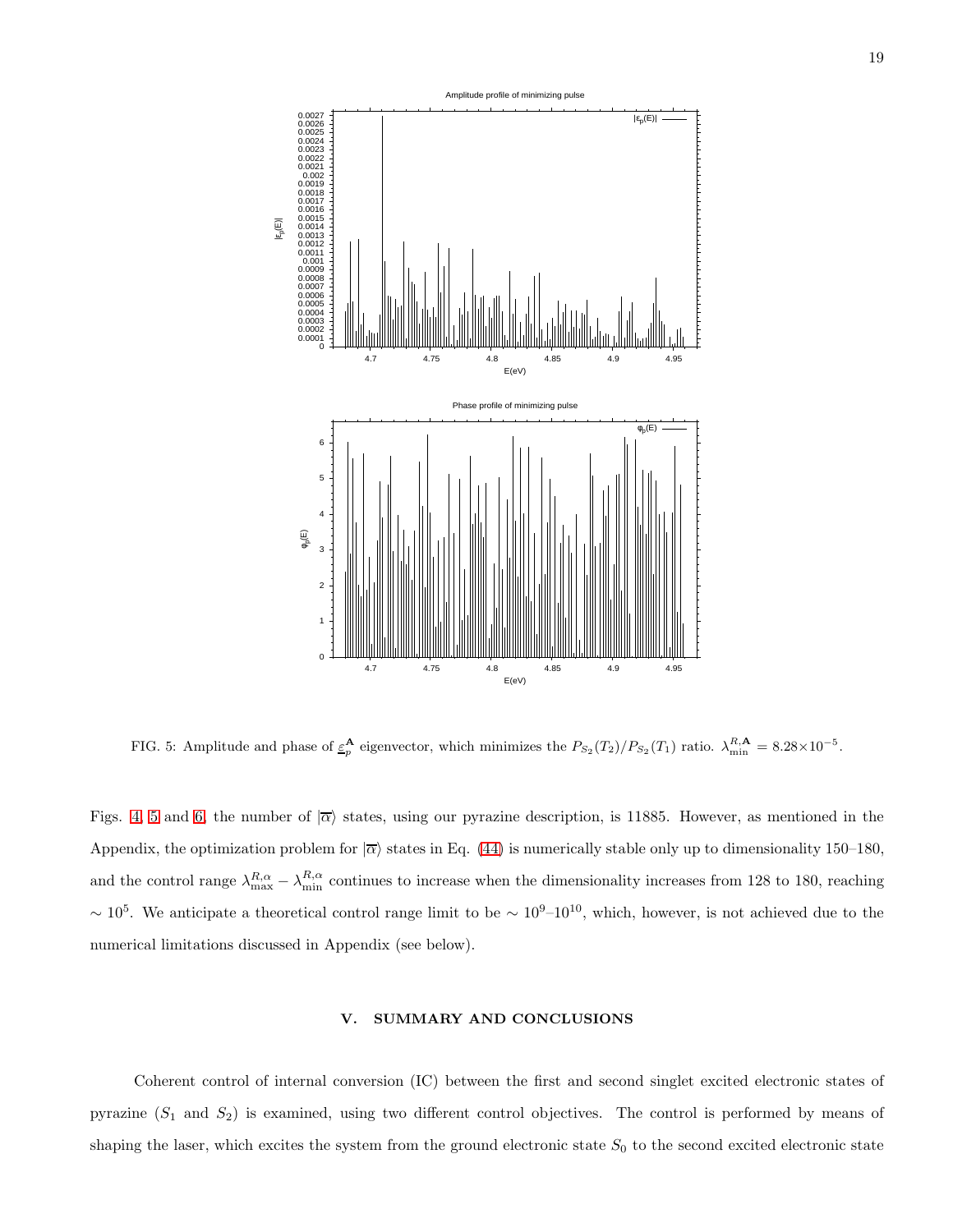

<span id="page-19-0"></span>FIG. 6: Amplitude and phase of  $\underline{\varepsilon}_p^{\mathbf{A}}$  eigenvector, which maximizes the  $P_{S_2}(T_2)/P_{S_2}(T_1)$  ratio.  $\lambda_{\max}^{R,\mathbf{A}} = 8.38 \times 10^{+3}$ .

S2. Resonance energy broadening and resonance overlap are shown to be responsible for phase control efficiency, and a correlation between resonance overlap and controllability is established. A huge range of control was obtained for the relative population of  $S_2$  at long times as compared to times just after the pulse is over. Different ways to simplify the controlled fields are described, and the behavior of the control as a consequence of these simplifications is investigated. Specifically, we have found that retaining the largest field amplitudes is the best approach to field simplification.

## VI. ACKNOWLEDGEMENTS

This work was supported by the Natural Sciences and Engineering Research Council of Canada (NSERC). This manuscript summarizes one of the last joint efforts of the Brumer and Shapiro research groups. The topic, overlapping resonance effects, was beloved by Moshe. P.B. is grateful for the opportunity to have interacted with such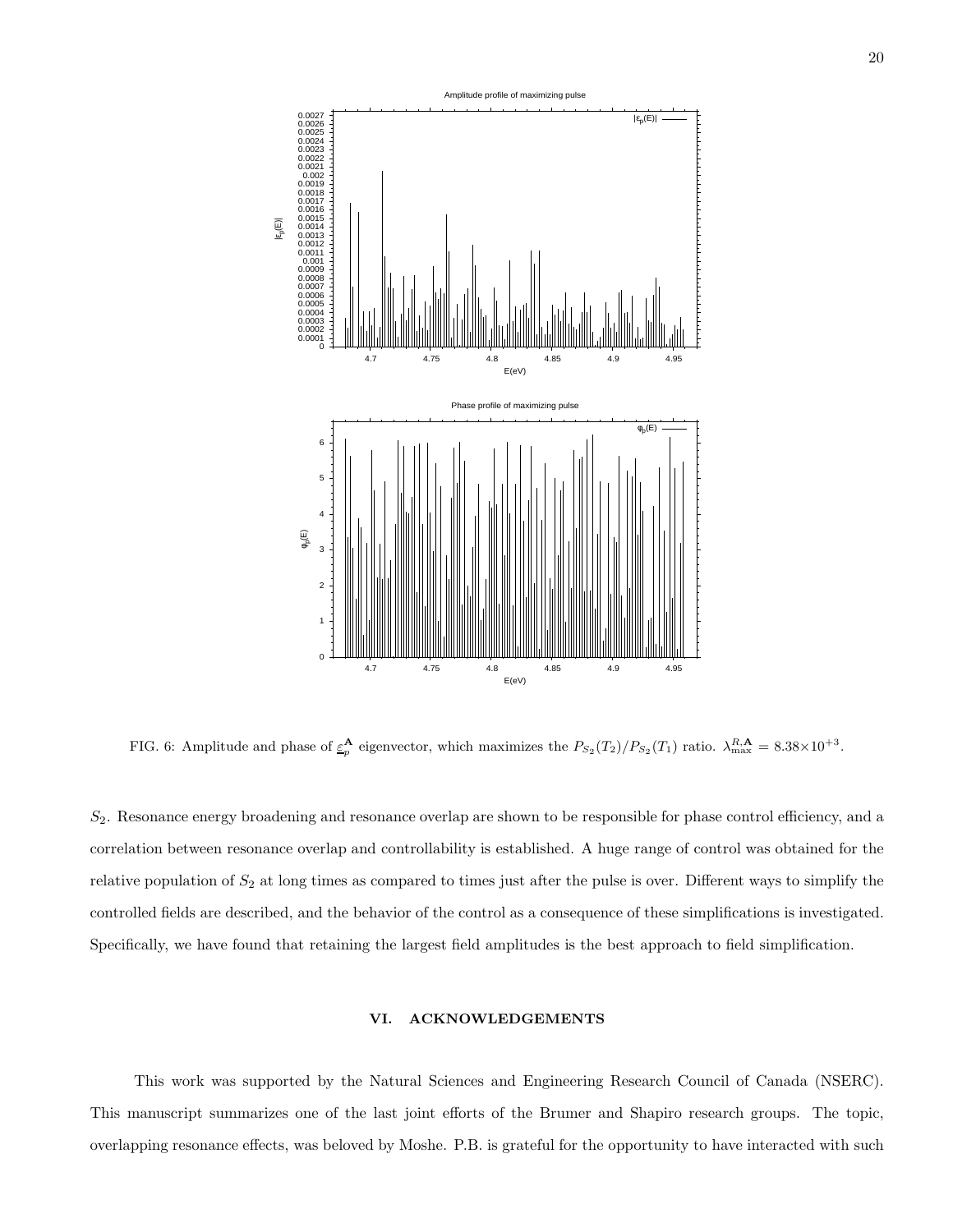

<span id="page-20-14"></span>FIG. 7: Upper panel: Dependence of  $\lambda_{\min}^{R,\mathbf{A}}$  on the number of retained amplitudes  $N_R$ . Lower panel: The same, but for  $\lambda_{\max}^{R,\mathbf{A}}$ . Total number of amplitudes  $N_A = 64$ .

an outstanding scientist for over 40 years, publishing over 120 joint papers, and two books.

- <span id="page-20-0"></span>[1] Current address: Advanced Chemistry Development, Inc., 8 King Street East, Toronto, Ontario, Canada M5C 1B5
- <span id="page-20-1"></span>[2] S. A. Rice and M. Zhao, Optical Control of Molecular Dynamics (Wiley, New York, 2000).
- <span id="page-20-2"></span>[3] M. Shapiro and P. Brumer, Principles of the Quantum Control of Molecular Processes (Wiley, New York, 2003); M. Shapiro and P. Brumer, Quantum Control of Molecular Processes (Wiley-VCH, Weinheim, 2012).
- <span id="page-20-3"></span>[4] E. Frishman and M. Shapiro, Phys. Rev. Lett. **87**, 253001 (2001).
- <span id="page-20-4"></span>[5] P. S. Christopher, M. Shapiro and P. Brumer, J. Chem. Phys. 126, 124307 (2007).
- <span id="page-20-5"></span>[6] P. S. Christopher, M. Shapiro and P. Brumer, J. Chem. Phys. 123, 064313 (2005).
- <span id="page-20-10"></span>[7] P. S. Christopher, M. Shapiro and P. Brumer, J. Chem. Phys. 124, 184107 (2006).
- <span id="page-20-6"></span>[8] P. S. Christopher, M. Shapiro and P. Brumer, J. Chem. Phys. 125, 124310 (2006).
- <span id="page-20-7"></span>[9] R. Borrelli and A. Peluso, J. Chem. Phys. 119, 8437 (2003).
- <span id="page-20-8"></span>[10] R. D. Levine, Quantum Mechanics of Molecular Rate Processes (Clarendon Press, Oxford, 1969).
- <span id="page-20-9"></span>[11] M. Shapiro, J. Chem. Phys. 56, 2582 (1972).
- <span id="page-20-11"></span>[12] A. Raab, G. A. Worth, H.-D. Meyer and L. S. Cederbaum, J. Chem. Phys. 110, 936 (1999).
- <span id="page-20-12"></span>[13] T. Grinev, M. Shapiro and P. Brumer, J. Chem. Phys. 138, 044306 (2013).
- <span id="page-20-13"></span>[14] M. Shapiro, J. Phys. Chem. A **102**, 47, 9570 (1998).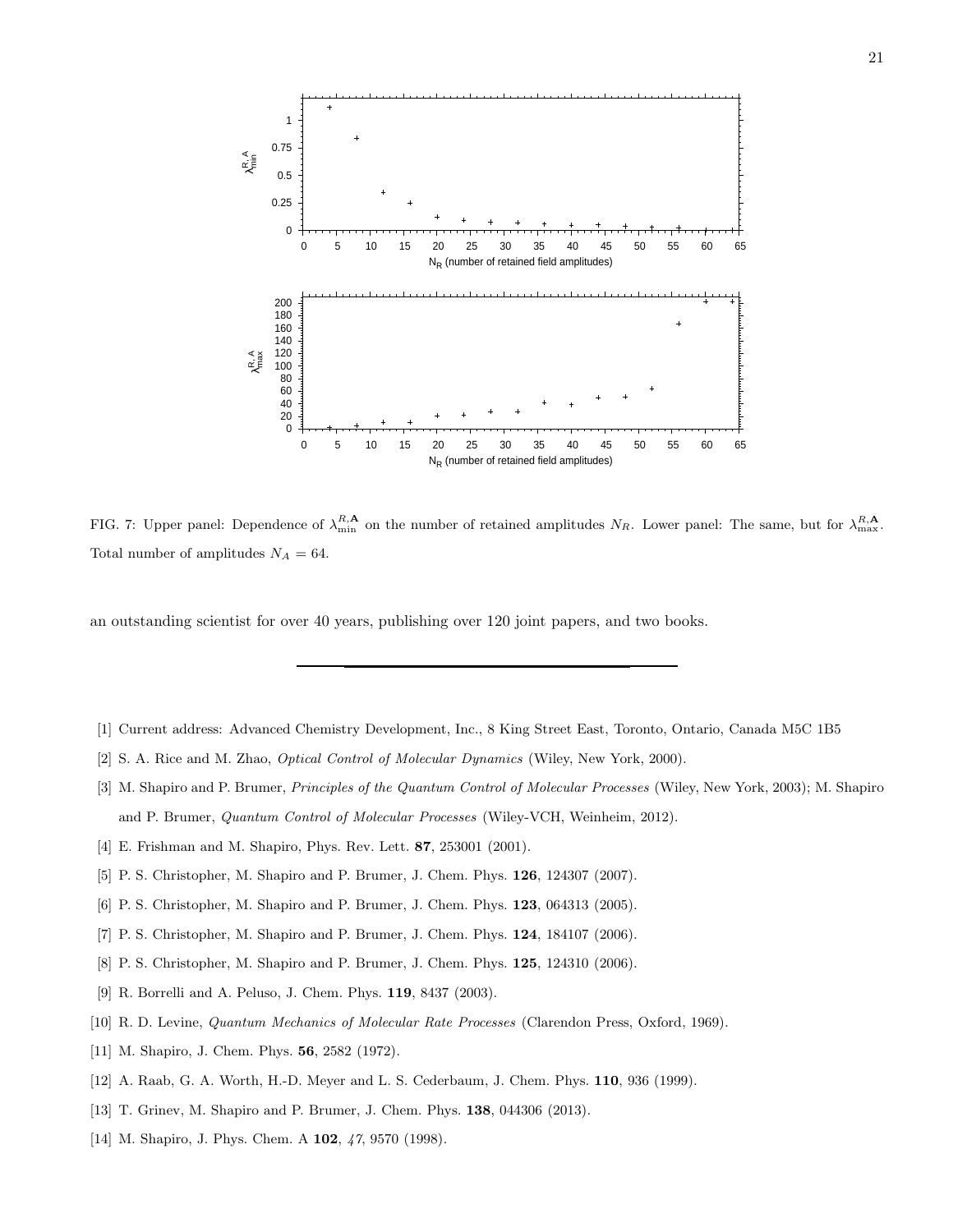- <span id="page-21-1"></span><span id="page-21-0"></span>[15] R. He, C. Zhu, C.-H. Chin and S. H. Lin, Chem. Phys. Lett. 476, 19 (2009).
- [16] J. C. Preisig, SIAM J. Control Optim. **34**, 1135 (1996).
- <span id="page-21-3"></span><span id="page-21-2"></span>[17] R. Kosloff, S. A. Rice, P. Gaspard, S. Tersigni and D. J. Tannor, Chem. Phys. 139, 201 (1989).
- [18] M. Shapiro, J. Phys. Chem. 97, 29, 7396 (1993).
- [19] M. Shapiro, in Femtosecond Chemistry; J. Manz, L. Woste, Eds. (VCH, Weinheim, 1995); p. 321.
- <span id="page-21-4"></span>[20] E. W. Weisstein, Erf(z) error function. From MathWorld–A Wolfram Web Resource. <http://mathworld.wolfram.com/Erf.html>
- <span id="page-21-6"></span><span id="page-21-5"></span>[21] M. Abramowitz and I. A. Stegun, Handbook of Mathematical Functions (Dover, New York, 1965); Eqs. 7.1.3 and 7.1.8.
- [22] X. Chen and V. S. Batista, J. Chem. Phys. 125, 124313 (2006).
- <span id="page-21-7"></span>[23] I. Thanopulos, X. Li, P. Brumer and M. Shapiro, J. Chem. Phys. 137, 064111 2012.
- <span id="page-21-8"></span>[24] I. Thanopulos, P. Brumer and M. Shapiro, J. Chem. Phys. **133**, 154111 (2010).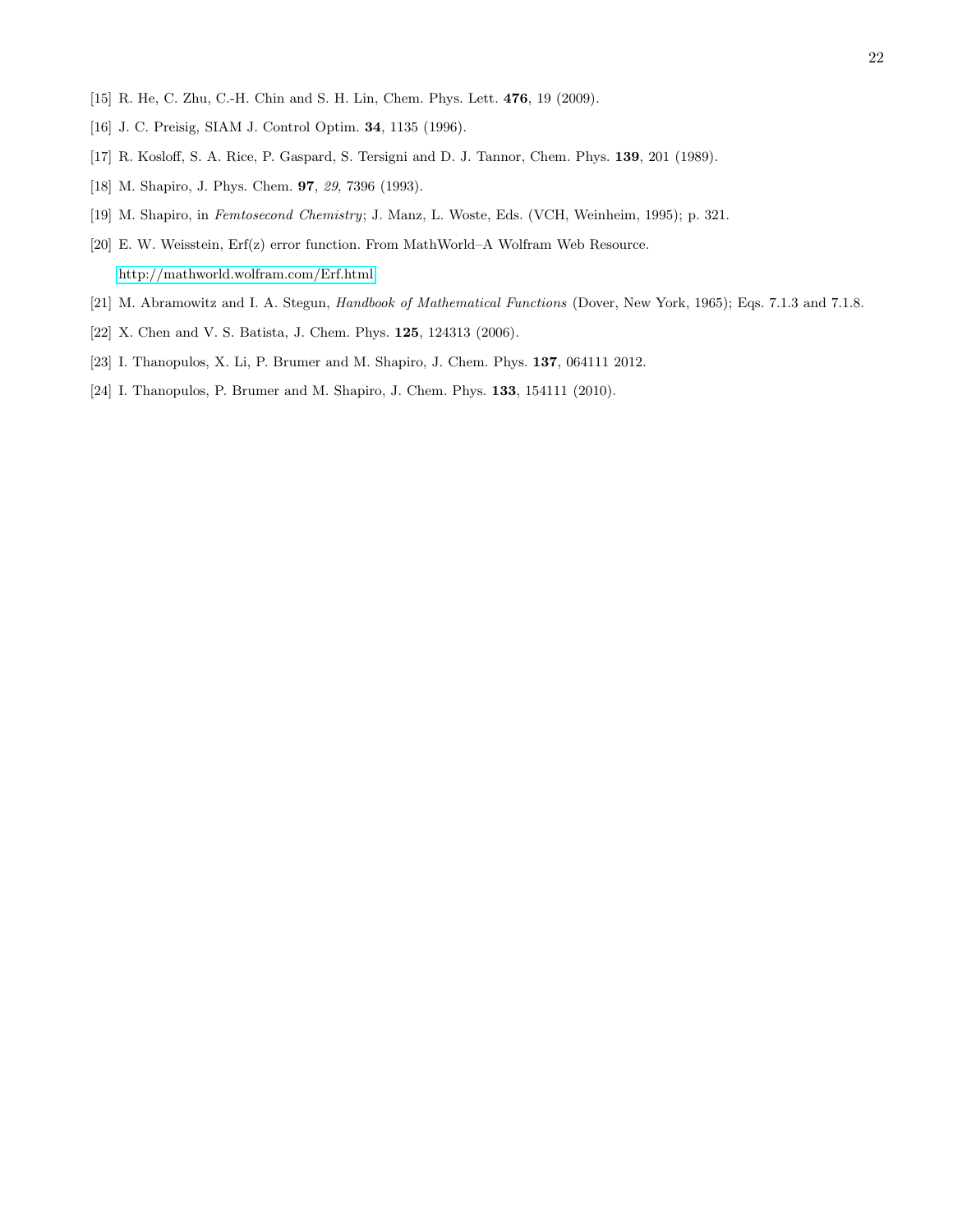#### Appendix: Energy Partitioning for Control Associated with Overlapping Resonances

As noted in Sect. [III B,](#page-8-0) numerical instabilities necessitated that we introduce a further partitioning of the energy axis. Specifically, we partitioned the energy axis into a limited number of  $N_A$  bins in Eq. [\(27\)](#page-6-4):

<span id="page-22-0"></span>
$$
\langle \kappa | \Psi_p(t) \rangle \approx \sum_A \sum_{\alpha \in I_A} \varepsilon_p(\omega_{\alpha,g}, t) M_{\kappa, \alpha}^{\varepsilon, \alpha}(t)
$$

$$
\approx \sum_A \varepsilon_p(\omega_{A,g}, t) \left[ \sum_{\alpha \in I_A} M_{\kappa, \alpha}^{\varepsilon, \alpha}(t) \right] \equiv \sum_A \varepsilon_p(\omega_{A,g}, t) M_{\kappa, A}^{\varepsilon, \mathbf{A}}(t), \tag{66}
$$

where  $I_A$  is a bin number A, which has the center energy  $E_A$ ,  $\omega_{A,g} \equiv (E_A - E_g)/\hbar$ , and

$$
M_{\kappa,A}^{\varepsilon,\mathbf{A}}(t) \equiv \sum_{\alpha \in I_A} M_{\kappa,\alpha}^{\varepsilon,\alpha}(t) \tag{67}
$$

is the collective material system matrix element, corresponding to bin  $I_A$ . Here and below, the bold superscript  $\bf{A}$ denotes that all the corresponding quantities are written for  $|A\rangle$  states, which are defined below.

Using Eq. [\(28\)](#page-6-5),  $M_{\kappa,A}^{\varepsilon,\mathbf{A}}(t)$  can be written as:

<span id="page-22-2"></span>
$$
M_{\kappa,A}^{\varepsilon,\mathbf{A}}(t) = \sum_{\alpha \in I_A} \langle \kappa | \overline{\alpha} \rangle \, \tau_\alpha(t) \, \frac{i}{\hbar} \sum_{\kappa'} \langle \overline{\alpha} | \kappa' \rangle \langle \kappa' | \mu | g \rangle \equiv \langle \kappa | \left[ \sum_{\alpha \in I_A} \tau_\alpha(t) | \overline{\alpha} \rangle \langle \overline{\alpha} | \right] \left[ \sum_{\kappa'} \frac{i}{\hbar} \langle \kappa' | \mu | g \rangle | \kappa' \rangle \right]. \tag{68}
$$

The middle expression in square brackets, unlike Eq. [\(28\)](#page-6-5), is not the single  $\overline{\alpha}$  state propagator, but the localized coarse-grained propagator, with the sum only over  $|\overline{\alpha}\rangle$  states belonging to the bin  $I_A$ .

One can introduce the "binned" states  $|A\rangle$ , such that the corresponding projector onto the state  $|A\rangle$  is

$$
|A\rangle\langle A|=(1/N_{I_A})\sum_{\alpha\in I_A}|\overline{\alpha}\rangle\langle\overline{\alpha}|, \ \ \text{hence} \ \ \sqrt{N_{I_A}}|A\rangle\langle A|\sqrt{N_{I_A}}=\sum_{\alpha\in I_A}|\overline{\alpha}\rangle\langle\overline{\alpha}|,
$$

where  $N_{I_A}$  is the number of  $|\overline{\alpha}\rangle$  states that are inside bin  $I_A$ . With the notation  $|\overline{A}\rangle \equiv \sqrt{N_{I_A}}|A\rangle$  we have

<span id="page-22-1"></span>
$$
|\overline{A}\rangle\langle\overline{A}| = \sum_{\alpha \in I_A} |\overline{\alpha}\rangle\langle\overline{\alpha}|. \tag{69}
$$

Using Eq. [\(69\)](#page-22-1), the propagator in Eq. [\(68\)](#page-22-2) can be approximately rewritten as:

<span id="page-22-3"></span>
$$
\sum_{\alpha \in I_A} \tau_{\alpha}(t) |\overline{\alpha}\rangle\langle\overline{\alpha}| \approx |A\rangle\langle A| \sum_{\alpha \in I_A} \tau_{\alpha}(t) \equiv \tau_A^{\mathbf{A}}(t) |\overline{A}\rangle\langle\overline{A}|,\tag{70}
$$

where  $\tau_A^{\mathbf{A}}(t) \equiv (1/N_{I_A}) \sum_{\alpha \in I_A} \tau_{\alpha}(t)$ . The accuracy of the approximation made in Eq. [\(70\)](#page-22-3) rapidly increases with decreasing bin size. Using Eq. [\(70\)](#page-22-3),  $M_{\kappa,A}^{\varepsilon,\mathbf{A}}(t)$  in Eq. [\(68\)](#page-22-2) can be rewritten as:

$$
M_{\kappa,A}^{\varepsilon,\mathbf{A}}(t) \approx \langle \kappa | \overline{A} \rangle \tau_A^{\mathbf{A}}(t) \frac{i}{\hbar} \sum_{\kappa'} \langle \overline{A} | \kappa' \rangle \langle \kappa' | \mu | g \rangle. \tag{71}
$$

Defining

$$
\mu_A^{\mathbf{A}} \equiv \frac{i}{\hbar} \sum_{\kappa'} \langle \overline{A} | \kappa' \rangle \langle \kappa' | \mu | g \rangle = \frac{i}{\hbar} \langle \overline{A} | \mu | g \rangle, \qquad R_{A,\kappa}^{\mathbf{A}} \equiv \langle \overline{A} | \kappa \rangle \tag{72}
$$